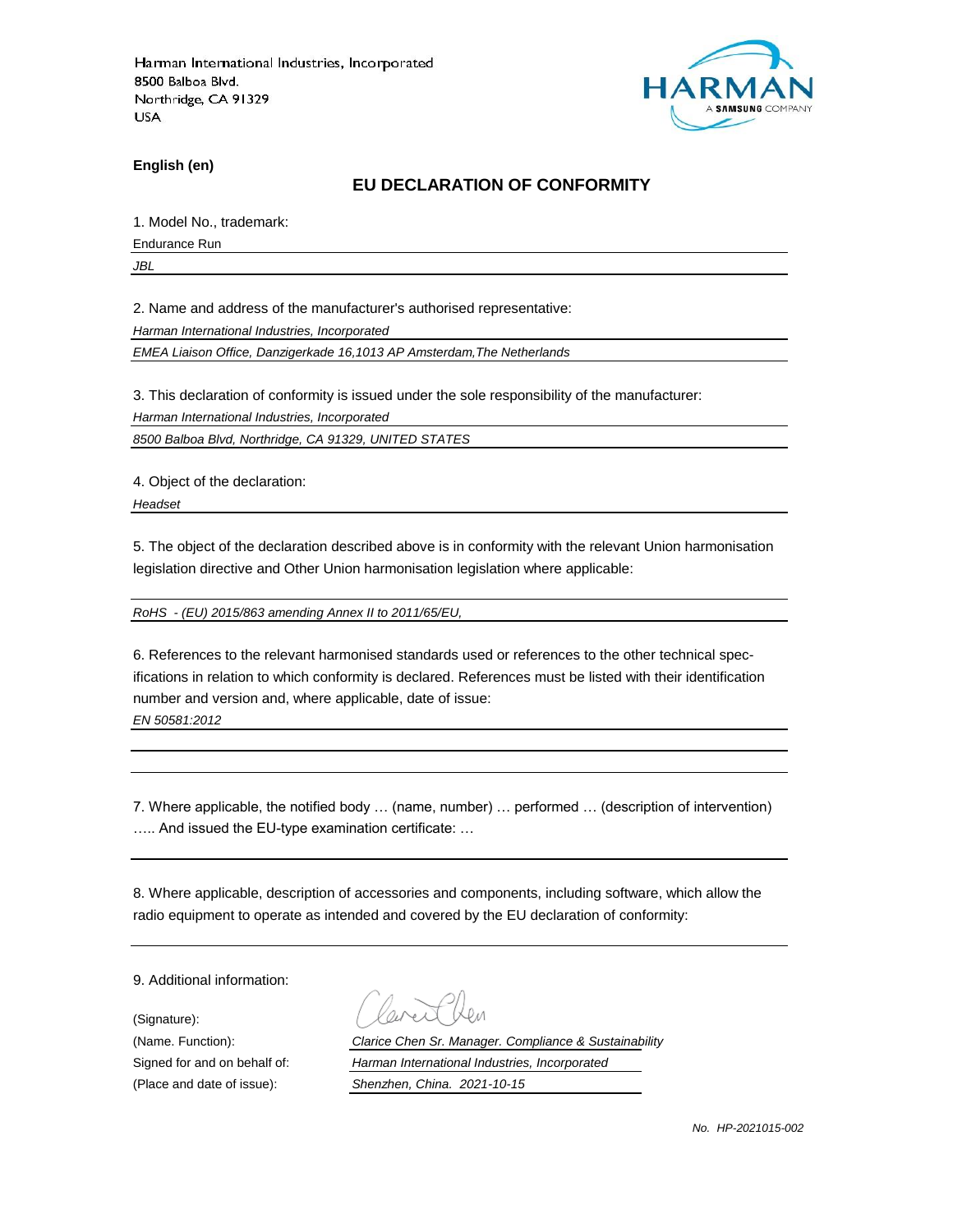

#### **UK DECLARATION OF CONFORMITY**

1. Model No., trademark:

*Endurance Run*

*JBL*

2. Name and address of the manufacturer's authorised representative:

*Harman International Industries, Incorporated*

*Ground Floor, Westside 2, London Road, Apsley, Hemel Hempstead, Hertfordshire, HP3 9TD, United Kingdom.*

3. This declaration of conformity is issued under the sole responsibility of the manufacturer: *Harman International Industries, Incorporated*

*8500 Balboa Blvd, Northridge, CA 91329, UNITED STATES*

4. Object of the declaration:

*Headset*

5. The object of the declaration described above is in conformity with the relevant Union harmonisation legislation directive and Other Union harmonisation legislation where applicable:

*The Restriction of the Use of Certain Hazardous Substances in Electrical and Electronic Equipment Regulations 2012*

6. References to the relevant harmonised standards used or references to the other technical specifications in relation to which conformity is declared. References must be listed with their identification number and version and, where applicable, date of issue:

*EN 50581:2012*

7. Where applicable, the notified body … (name, number) … performed … (description of intervention) ….. And issued the EU-type examination certificate: …

8. Where applicable, description of accessories and components, including software, which allow the radio equipment to operate as intended and covered by the EU declaration of conformity:

9. Additional information:

(Signature):

(Name. Function): *Clarice Chen Sr. Manager. Compliance & Sustainability* Signed for and on behalf of: *Harman International Industries, Incorporated* (Place and date of issue): *Shenzhen, China. 2021-10-15*

*No. HP-2021015-002*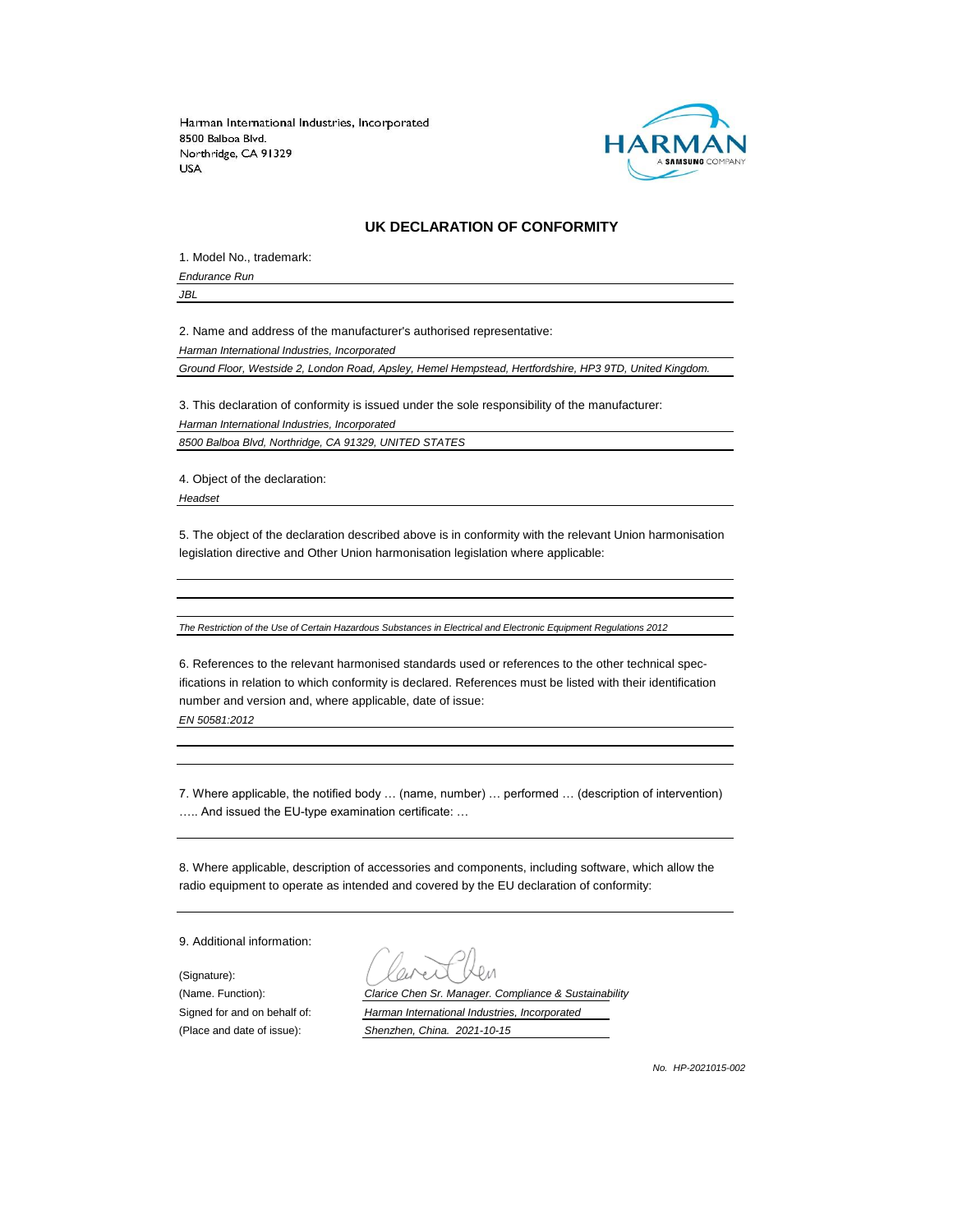

**Български (bg)**

### **ЕС ДЕКЛАРАЦИЯ ЗА СЪОТВЕТСТВИЕ**

1.Модел No., търговска марка :

Endurance Run

*JBL*

2. Име и адрес на производителя или на неговия упълномощен представител:

*Harman International Industries, Incorporated*

*EMEA Liaison Office, Danzigerkade 16,1013 AP Amsterdam,The Netherlands*

3. Настоящата декларация за съответствие е издадена на отговорността на производителя:

*Harman International Industries, Incorporated*

*8500 Balboa Blvd, Northridge, CA 91329, UNITED STATES*

4. Предмет на декларацията:

*Headset*

5. Предметът на декларацията, описан по-горе, отговаря на съответното законодателство на Съюза за хармонизация Директива и Друго законодателство на Съюза за хармонизация, когато е приложимо:

*RoHS - (EU) 2015/863 amending Annex II to 2011/65/EU,*

6. Позоваване на използваните хармонизирани стандарти или позоваване на други технически спецификации, по отно отношение на които се декларира съответствие.При позоваването трябва да се посочва техният идентификационен номер и версията им и,ако е приложимо,дата на издаване: *EN 50581:2012*

7. Когато е приложимо, нотифицираният орган… (наименование, номер)… извърши … (описание на извършеното) … и издаде сертификата за ЕС изследване на типа: …

8. Когато е приложимо, описание на принадлежностите и компонентите, включително софтуер, които позволяват на радиосъоръжението да работи по предназначение и които са обхванати от ЕС декларацията за съответствие:

9. Допълнителна информация:

(подпис):

(място и дата на издаване): *Shenzhen, China. 2021-10-15*

aven Clen

(име, длъжност): *Clarice Chen Sr. Manager. Compliance & Sustainability*

Подписано за и от името на: *Harman International Industries, Incorporated*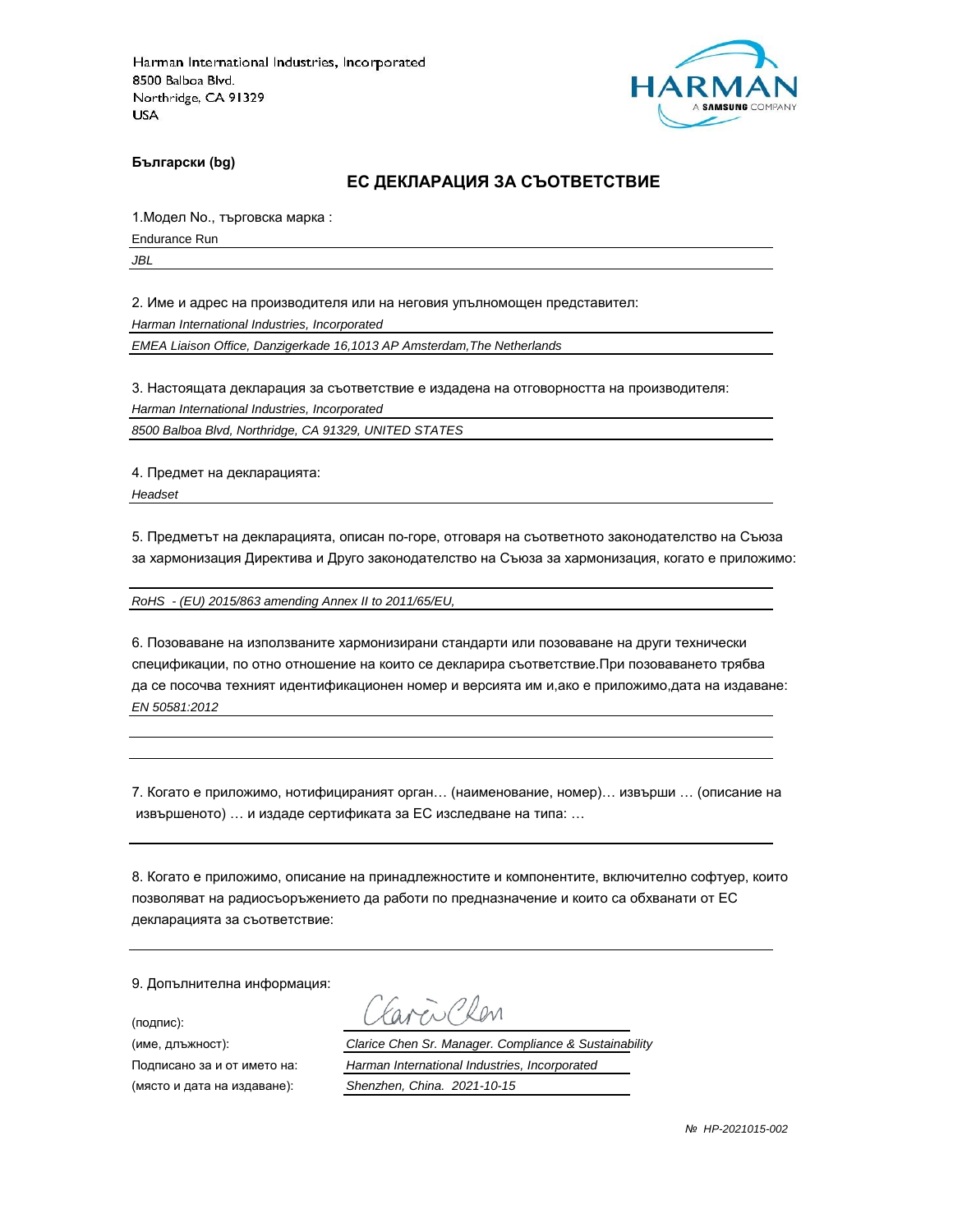

**Deutsch (de)**

## **EU-KONFORMITÄTSERKLÄRUNG**

1. Modell Nr., Handelsmarke:

Endurance Run

*JBL*

2. Name und Anschrift des Herstellers oder seines Bevollmächtigten:

*Harman International Industries, Incorporated*

*EMEA Liaison Office, Danzigerkade 16,1013 AP Amsterdam,The Netherlands*

3. Die alleinige Verantwortung für die Ausstellung dieser Konformitätserklärung trägt der Hersteller:

*Harman International Industries, Incorporated*

*8500 Balboa Blvd, Northridge, CA 91329, UNITED STATES*

4. Gegenstand der Erklärung

*Headset*

5. Der oben beschriebene Gegenstand der Erklärung erfüllt die einschlägigen Harmonisierungsrecht -svorschriften der Union Richtlinie und gegebenenfalls weitere Harmonisierungsrechtsvorschriften der Union:

*RoHS - (EU) 2015/863 amending Annex II to 2011/65/EU,*

6.Angabe der einschlägigen harmonisierten Normen, die zugrunde gelegt wurden, oder Angabe der anderen technischen Spezifikationen, bezüglich derer die Konformität erklärt wird: Dabei müssen die jeweilige Kennnummer,die angewandte Fassung und gegebenenfalls das Ausgabedatum angegeben werden: *EN 50581:2012*

7. Falls zutreffend — Die notifizierte Stelle … (Name, Kennnummer) hat … (Beschreibung ihrer Mitwirkung) … und folgende EU-Baumusterprüfbescheinigung ausgestellt:

8.Falls vorhanden — Beschreibung des Zubehörs und der Bestandteile einschließlich Software,die den bestimmungsgemäßen Betrieb der Funkanlage ermöglichen und von der EU-Konformitätserklärung erfasst werden:

9. Zusatzangaben

(Unterschrift):

(Name, Funktion): *Clarice Chen Sr. Manager. Compliance & Sustainability* Unterzeichnet und im Namen von: *Harman International Industries, Incorporated* (Ort und Datum der Ausstellung): *Shenzhen, China. 2021-10-15*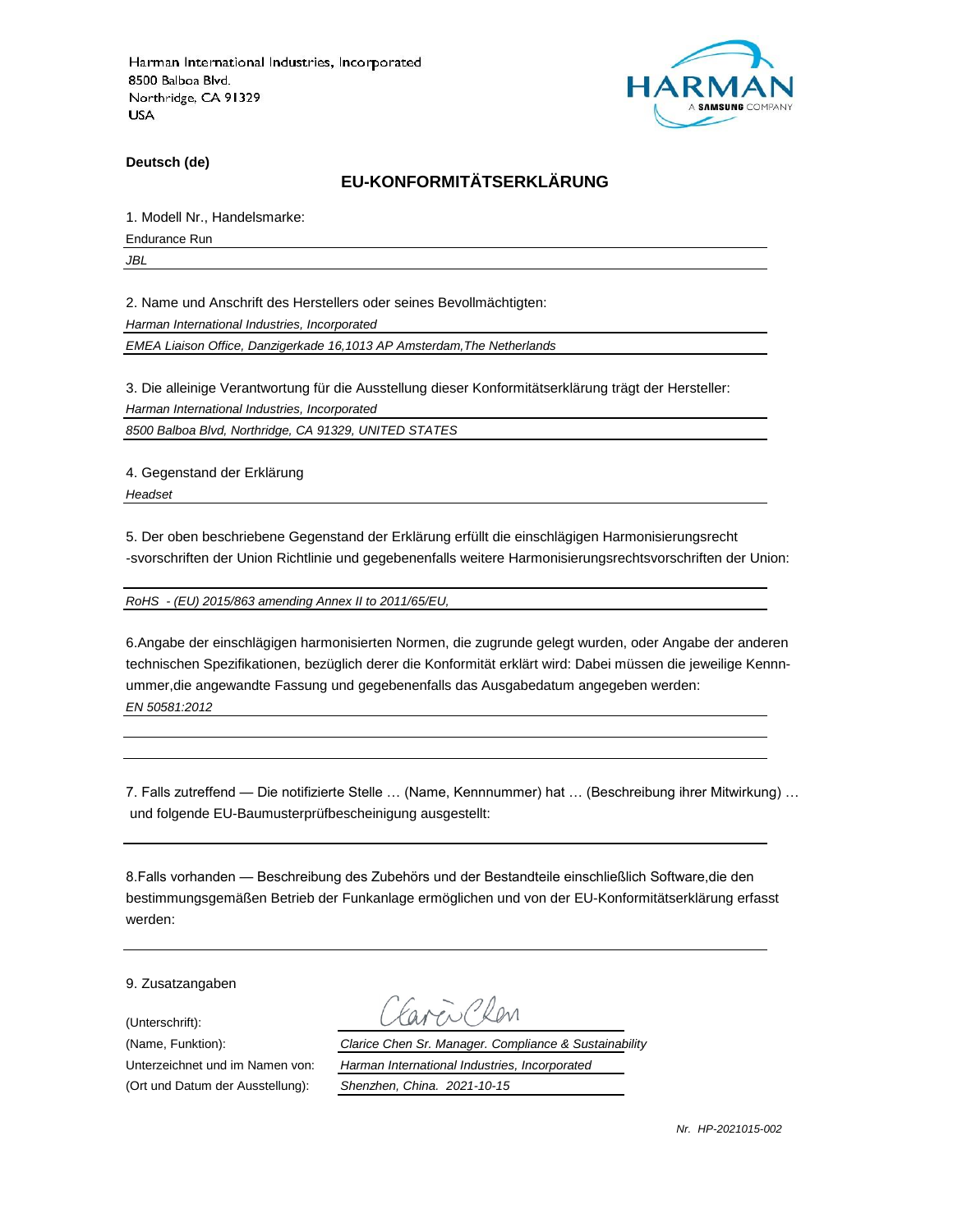

**Hrvatski (hr)**

## **EU IZJAVA O SUKLADNOSTI**

1.Model br.,marka

Endurance Run

*JBL*

2. Ime i adresa proizvođača ili njegovog ovlaštenog zastupnika:

*Harman International Industries, Incorporated*

*EMEA Liaison Office, Danzigerkade 16,1013 AP Amsterdam,The Netherlands*

3. Za izdavanje ove izjave o sukladnosti odgovoran je isključivo proizvođač:

*Harman International Industries, Incorporated*

*8500 Balboa Blvd, Northridge, CA 91329, UNITED STATES*

4. Predmet izjave:

*Headset*

5. Prethodno opisani predmet izjave u skladu je s relevantnim zakonodavstvom Unije o usklađivanju i drugim zakonodavstvom Unije o usklađivanju prema potrebi:

*RoHS - (EU) 2015/863 amending Annex II to 2011/65/EU,*

6. Upućivanja na odgovarajuće usklađene norme koje se upotrebljavaju ili upućivanje na druge tehničke specifikacije u odnosu na koje se deklarira sukladnost. Upućivanja moraju biti navedena s identifikacijskim brojem i verzijom te, prema potrebi, datumom izdavanja:

*EN 50581:2012*

7.Prema potrebi, prijavljeno tijelo ... (naziv, broj) … provelo je … (opis intervencije) … i izdalo potvrdu o EU ispitivanju tipa:

8. Prema potrebi, opis dodatne opreme i sastavnica, uključujući softver, koji omogućuju normalan rad radijske opreme koji je obuhvaćen EU izjavom o sukladnosti:

9. Dodatne informacije:

(potpis):

CRen

(ime, funkcija) *Clarice Chen Sr. Manager. Compliance & Sustainability* Potpisano za i u ime: *Harman International Industries, Incorporated* (mjesto i datum izdavanja): *Shenzhen, China. 2021-10-15*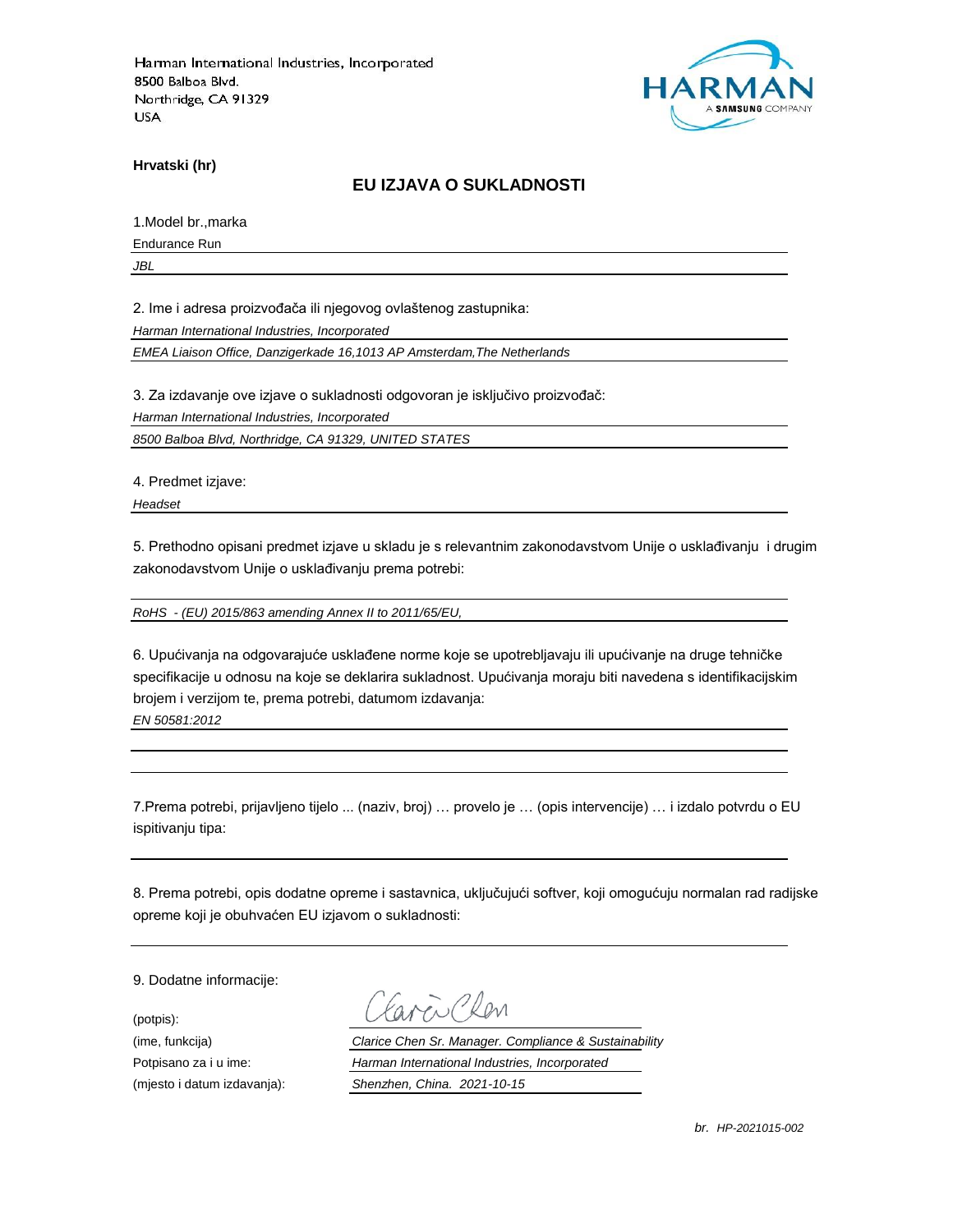

**čeština (cs)**

# **EU PROHLÁŠENÍ O SHODĚ**

1. Model č.,ochranná známka:

Endurance Run

*JBL*

2. Jméno a adresa výrobce nebo jeho zplnomocněného zástupce:

*Harman International Industries, Incorporated*

*EMEA Liaison Office, Danzigerkade 16,1013 AP Amsterdam,The Netherlands*

3. Toto prohlášení o shodě se vydává na výhradní odpovědnost výrobce:

*Harman International Industries, Incorporated*

*8500 Balboa Blvd, Northridge, CA 91329, UNITED STATES*

4. Předmět prohlášení:

*Headset*

5. Výše popsaný předmět prohlášení je ve shodě s příslušnými harmonizovanými právními předpisy Unie a náležitých případech další harmonizované právní předpisy Unie:

*RoHS - (EU) 2015/863 amending Annex II to 2011/65/EU,*

6. Odkazy na příslušné harmonizované normy, které byly použity, nebo na jiné technické specifikace, na jejichž základě se shoda prohlašuje. Odkazy se uvedou s jejich identifikačním číslem a verzí a v příslušných případech rovněž s datem vydání:

*EN 50581:2012*

7. Případně: oznámený subjekt ... (název, číslo) … provedl … (popis opatření) … a vydal certifikát EU přezkoušení typu:

8.V příslušných případech popis příslušenství a součástí, včetně softwaru, které umožňují zamýšlené fungování rádiového zařízení v souladu s EU prohlášením o shodě:

9. Další informace:

(podpis):

(jméno, funkce): *Clarice Chen Sr. Manager. Compliance & Sustainability* Podepsáno za a jménem: *Harman International Industries, Incorporated* (místo a datum vydání): *Shenzhen, China. 2021-10-15*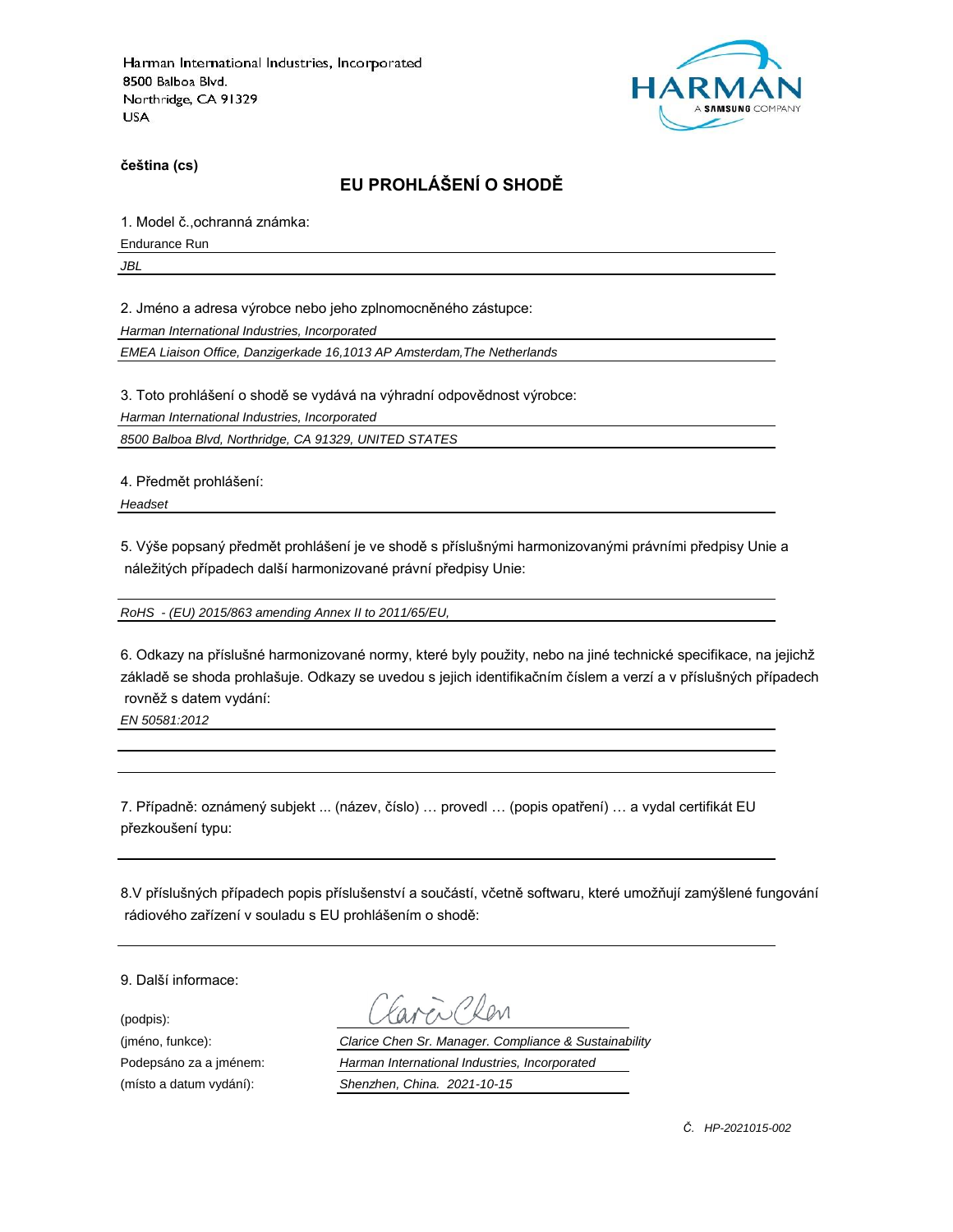

**eesti keel (et)**

### **ELI VASTAVUSDEKLARATSIOON**

1. Tootenumber,kaubamärk:

Endurance Run

*JBL*

2. Tootja või tema volitatud esindaja nimi ja aadress:

*Harman International Industries, Incorporated*

*EMEA Liaison Office, Danzigerkade 16,1013 AP Amsterdam,The Netherlands*

3. Käesolev vastavusdeklaratsioon on välja antud tootja ainuvastutusel:

*Harman International Industries, Incorporated*

*8500 Balboa Blvd, Northridge, CA 91329, UNITED STATES*

4. Deklareeritav toode:

*Headset*

5. Ülalkirjeldatud deklareeritav toode on kooskõlas asjakohaste liidu ühtlustamisõigusaktidega ja Muud liidu ühtlustamisõigusaktid (vajaduse korral):

*RoHS - (EU) 2015/863 amending Annex II to 2011/65/EU,*

6. Viited kasutatud harmoneeritud standarditele või muudele tehnilistele kirjeldustele, millele vastavust deklareeritakse. Viidetele peab lisama nende identifitseerimisnumbri ja versiooni ning vajaduse korral väljaandmise kuupäeva:

*EN 50581:2012*

7.Vajaduse korral: teavitatud asutus … (nimi, number) … teostas … (tegevuse kirjeldus) … ja andis välja Eli tüübihindamistõendi:

8.Vajaduse korral selliste tarvikute ja osade, samuti tarkvara kirjeldus, mis võimaldavad raadioseadet kasutada ettenähtud otstarbel ja kooskõlas ELi vastavusdeklaratsiooniga:

9. Lisateave:

(allkiri):

(nimi, ametinimetus): *Clarice Chen Sr. Manager. Compliance & Sustainability* Alla kirjutanud (kelle poolt/nimel): *Harman International Industries, Incorporated* (väljaandmise koht ja kuupäev): *Shenzhen, China. 2021-10-15*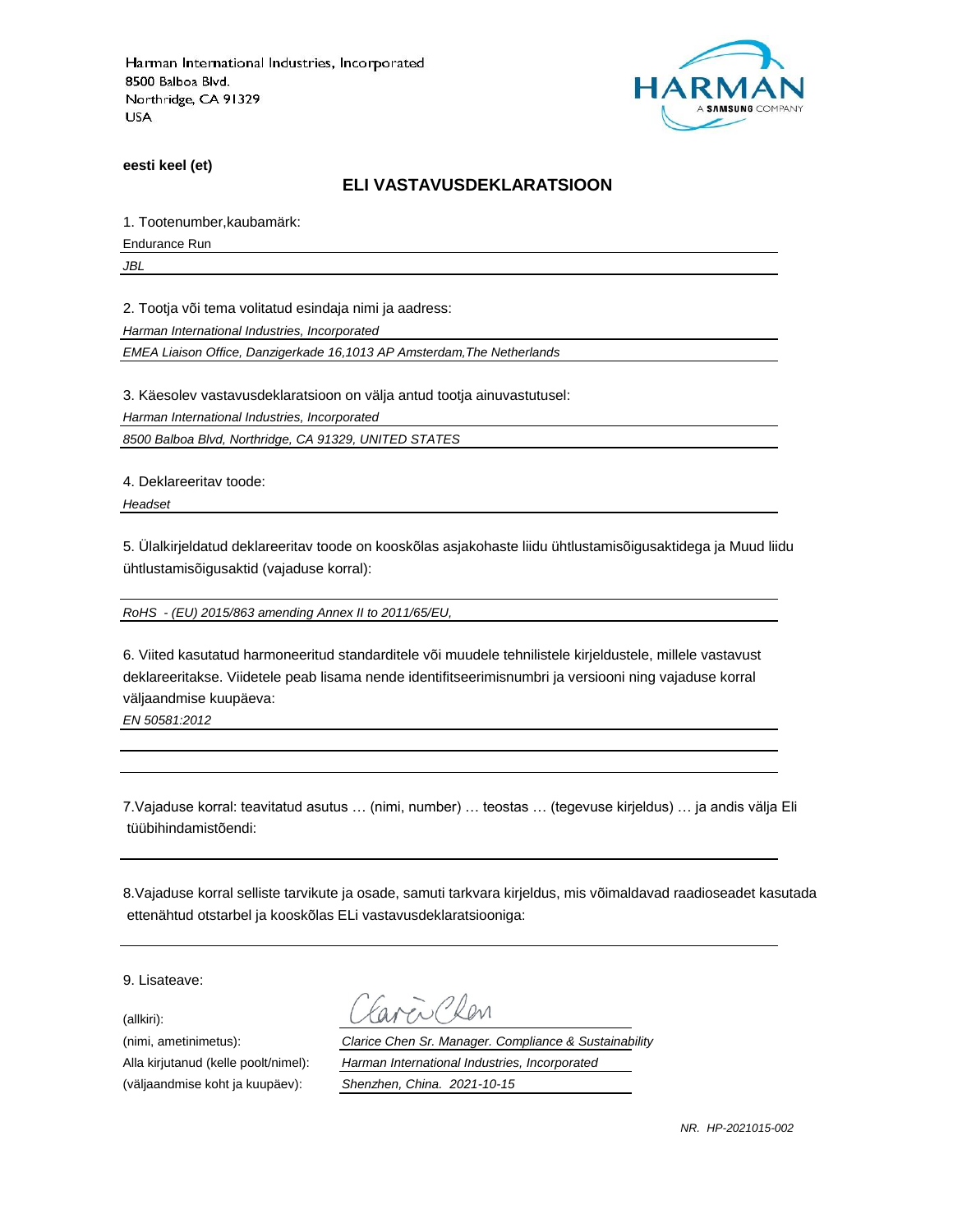

**español (es)**

## **DECLARACIÓN UE DE CONFORMIDAD**

1. Nombre del Modelo,marca:

Endurance Run

*JBL*

2. Nombre y dirección del fabricante o de su representante autorizado:

*Harman International Industries, Incorporated*

*EMEA Liaison Office, Danzigerkade 16,1013 AP Amsterdam,The Netherlands*

3. La presente declaración de conformidad se expide bajo la exclusiva responsabilidad del fabricante.

*Harman International Industries, Incorporated*

*8500 Balboa Blvd, Northridge, CA 91329, UNITED STATES*

4. Objeto de la declaración:

*Headset*

5. El objeto de la declaración descrito anteriormente es conforme con la legislación de armonización pertinente de la Unión y Otra legislación de armonización de la Unión, cuando sea aplicable:

*RoHS - (EU) 2015/863 amending Annex II to 2011/65/EU,*

6.Referencias a las normas armonizadas pertinentes utilizadas o referencias a las otras especificaciones técnicas en relación con las cuales se declara la conformidad. Las referencias se enumerarán con su número de identificación y su versión y, en su caso, la fecha de emisión: *EN 50581:2012*

7. Cuando proceda: El organismo notificado … (nombre, número) … ha efectuado … (descripción de la intervención) … y expedido el certificado de examen UE de tipo:

8. Cuando proceda, descripción de los accesorios y componentes, incluido el software, que permiten que el equipo radioeléctrico funcione como estaba previsto y esté amparado por la declaración UE de conformidad:

9. Información adicional:

(Firma):

Plen

(nombre, cargo): *Clarice Chen Sr. Manager. Compliance & Sustainability* Firmado en nombre de: *Harman International Industries, Incorporated* (lugar y fecha de expedición): *Shenzhen, China. 2021-10-15*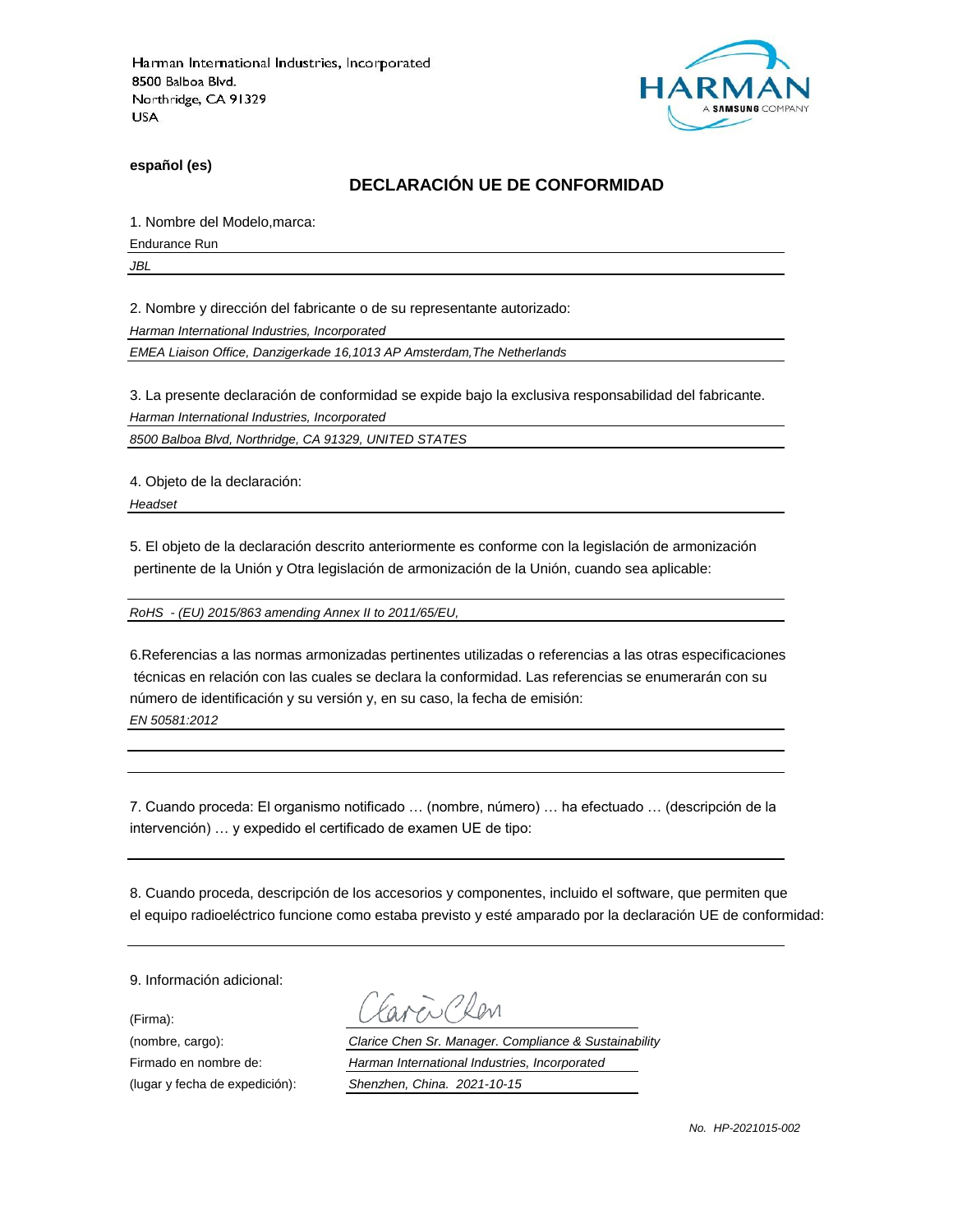

**italiano (it)**

## **DICHIARAZIONE DI CONFORMITÀ UE**

1. Modello n.,brand:

Endurance Run

*JBL*

2. Nome e indirizzo del fabbricante o del suo rappresentante autorizzato:

*Harman International Industries, Incorporated*

*EMEA Liaison Office, Danzigerkade 16,1013 AP Amsterdam,The Netherlands*

3. La presente dichiarazione di conformità è rilasciata sotto l'esclusiva responsabilità del fabbricante:

*Harman International Industries, Incorporated*

*8500 Balboa Blvd, Northridge, CA 91329, UNITED STATES*

4. Oggetto della dichiarazione:

*Headset*

5. L'oggetto della dichiarazione di cui sopra è conforme alla pertinente normativa di armonizzazione dell'Unione e Se del caso, altre normative di armonizzazione dell'Unione:

*RoHS - (EU) 2015/863 amending Annex II to 2011/65/EU,*

6. Riferimento alle pertinenti norme armonizzate utilizzate o riferimenti alle altre specifiche tecniche in relazione alle quali è dichiarata la conformità. I riferimenti devono essere indicati con il loro numero di identificazione e versione e, se del caso, la data di emissione: *EN 50581:2012*

7. Se del caso, l'organismo notificato … (denominazione, numero) … ha effettuato … (descrizione dell'intervento) … e rilasciato il certificato di esame UE del tipo:

8. Se del caso, una descrizione degli accessori e dei componenti inclusi nella dichiarazione di con -formità UE,compreso il software, che consentono all'apparecchiatura radio di funzionare come previsto:

9. Informazioni supplementari:

(Firma):

WCRen

(nome, funzione): *Clarice Chen Sr. Manager. Compliance & Sustainability* Firmato a nome e per conto di: *Harman International Industries, Incorporated* (luogo e data del rilascio): *Shenzhen, China. 2021-10-15*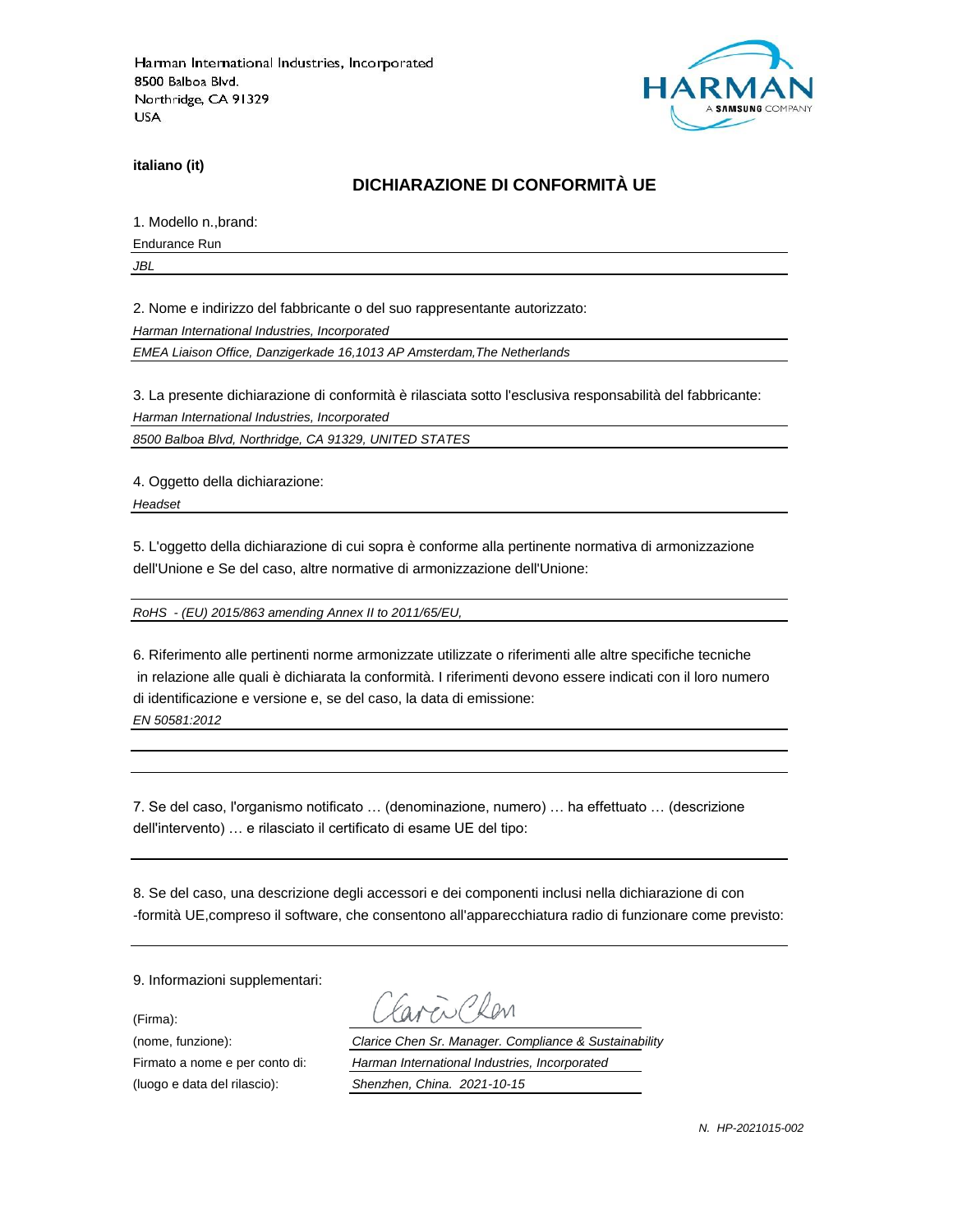

**dansk (da)**

### **EU-OVERENSSTEMMELSESERKLÆ RING**

1. Model nr., mærke:

Endurance Run

*JBL*

2. Navn og adresse på fabrikanten eller dennes bemyndigede repræ sentant:

*Harman International Industries, Incorporated*

*EMEA Liaison Office, Danzigerkade 16,1013 AP Amsterdam,The Netherlands*

3. Denne overensstemmelseserklæring udstedes på fabrikantens ansvar:

*Harman International Industries, Incorporated*

*8500 Balboa Blvd, Northridge, CA 91329, UNITED STATES*

4. Erklæringens genstand:

*Headset*

5. Genstanden for erklæringen, som beskrevet ovenfor, er i overensstemmelse med den relevante EU-harmoniseringslovgivning og Eventuelt anden EU-harmoniseringslovgivning:

*RoHS - (EU) 2015/863 amending Annex II to 2011/65/EU,*

6.Henvisninger til de relevante anvendte harmoniserede standarder eller henvisninger til de andre tekniske specifikationer, som der erklæres overensstemmelse med. Henvisninger angives med deres identifikationsnummer og version og eventuelt udstedelsesdato:

*EN 50581:2012*

7. Hvor det er relevant, det bemyndigede organ … (navn, nummer) har foretaget … (beskrivelse af aktiviteten) … og udstedt EU-typeafprøvningsattest:

8. I givet fald beskrivelse af tilbehør og komponenter, herunder software, som får radioudstyret til at fungere efter hensigten og er dækket af EU-overensstemmelseserklæringen:

9. Supplerende oplysninger:

(Underskrift):

(udstedelsessted og -dato): *Shenzhen, China. 2021-10-15*

(navn, stilling) (underskrift): *Clarice Chen Sr. Manager. Compliance & Sustainability* Underskrevet for og på vegne af: *Harman International Industries, Incorporated*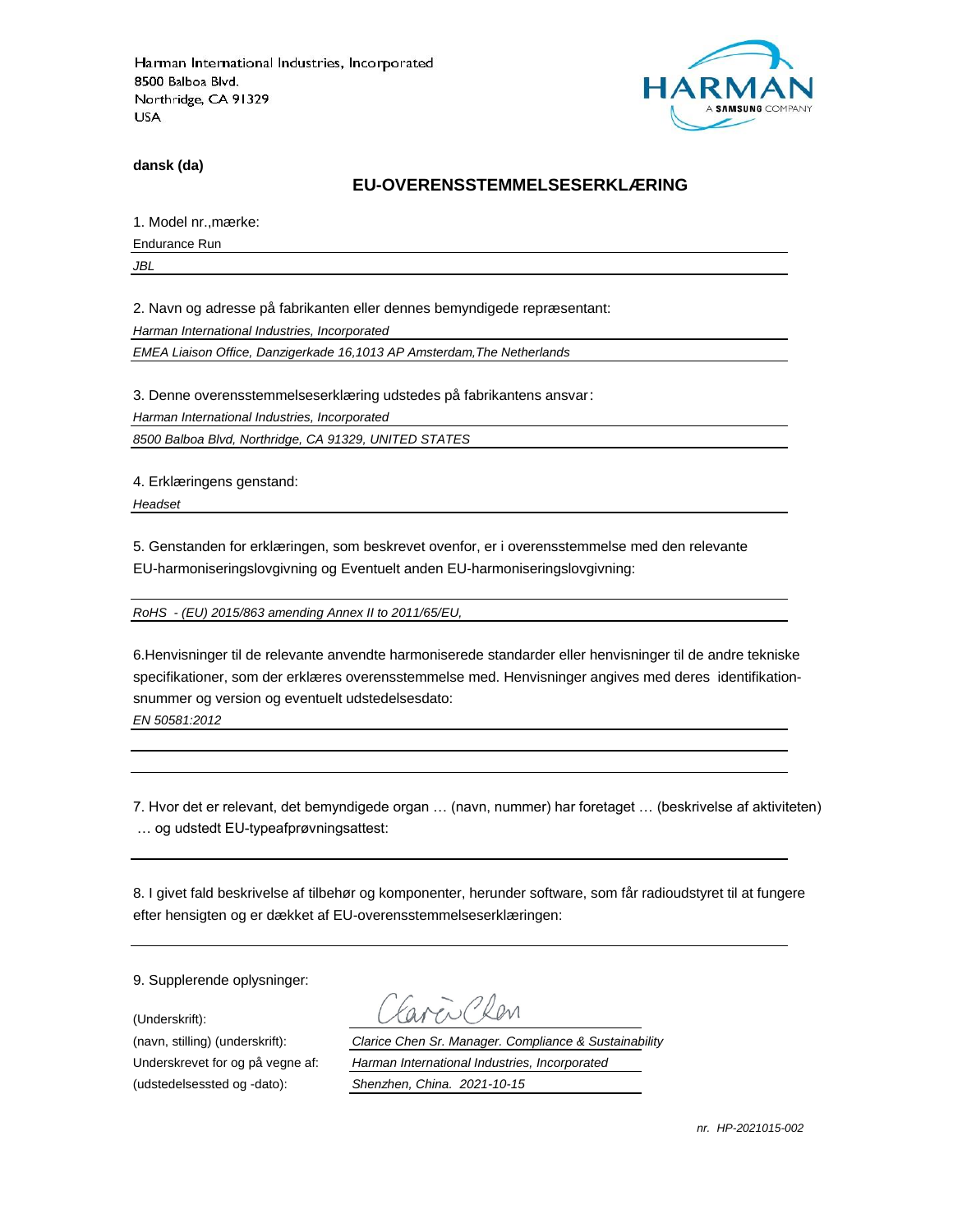

**ελληνικά (el)**

#### **ΔΗΛΩΣΗ ΣΥΜΜΟΡΦΩΣΗΣ ΕΕ**

1. Αριθμός μοντέλου, εμπορικό σήμα:

Endurance Run

*JBL*

2. Όνομα και διεύθυνση του κατασκευαστή ή του εξουσιοδοτημένου αντιπροσώπου του:

*Harman International Industries, Incorporated*

*EMEA Liaison Office, Danzigerkade 16,1013 AP Amsterdam,The Netherlands*

3. Η παρούσα δήλωση συμμόρφωσης εκδίδεται με αποκλειστική ευθύνη του κατασκευαστή:

*Harman International Industries, Incorporated*

*8500 Balboa Blvd, Northridge, CA 91329, UNITED STATES*

4.Αντικείμενο της δήλωσης:

*Headset*

5. Ο στόχος της δήλωσης που περιγράφεται παραπάνω είναι σύμφωνος προς τη σχετική ενωσιακή νομοθεσία εναρμόνισης και Άλλη ενωσιακή νομοθεσία εναρμόνισης, κατά περίπτωση

*RoHS - (EU) 2015/863 amending Annex II to 2011/65/EU,*

6. Αναφορές στα σχετικά εναρμονισμένα πρότυπα που χρησιμοποιούνται ή αναφορές στις λοιπές τεχνικές προδιαγραφές σε σχέση με τις οποίες δηλώνεται η συμμόρφωση. Οι αναφορές πρέπει να απαριθμούνται με τον αριθμό αναγνώρισης και την έκδοση και, κατά περίπτωση, την ημερομηνία δημοσίευσής τους: *EN 50581:2012*

7.Όπου έχει εφαρμογή, ο κοινοποιημένος οργανισμός … (ονομασία, αριθμός) … πραγματοποίησε (περιγραφή της παρέμβασης) … και εξέδωσε το πιστοποιητικό εξέτασης τύπου ΕΕ:

8.Όπου έχει εφαρμογή, περιγραφή των παρελκόμενων και εξαρτημάτων, συμπεριλαμβανομένου του λογισμικού, που επιτρέπουν στον ραδιοεξοπλισμό να λειτουργεί όπως προβλέπεται και που καλύπτ -N43ονται από τη δήλωση συμμόρφωσης:

9. Συμπληρωματικές πληροφορίες:

(υπογραφή):

 $N_{\ell}$ 

(όνομα, θέση): *Clarice Chen Sr. Manager. Compliance & Sustainability*

(τόπος και ημερομηνία έκδοσης): *Shenzhen, China. 2021-10-15*

Υπογραφή για λογαριασμό εξ ονόματος: *Harman International Industries, Incorporated*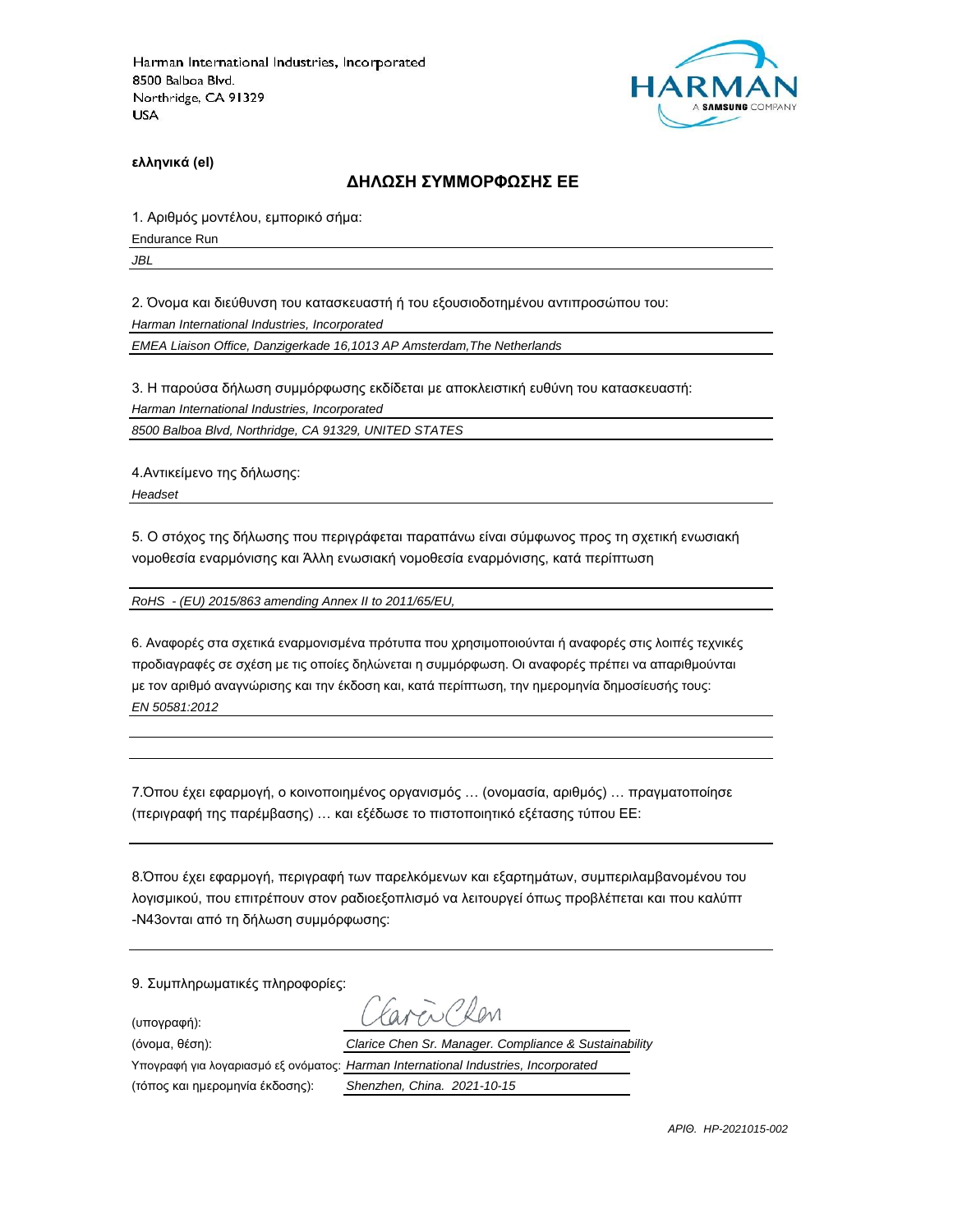

**français (fr)**

### **DECLARATION UE DE CONFORMITE**

1. numéro de modèle,marque:

Endurance Run

*JBL*

2. Nom et adresse du fabricant ou de son mandataire:

*Harman International Industries, Incorporated*

*EMEA Liaison Office, Danzigerkade 16,1013 AP Amsterdam,The Netherlands*

3. La présente déclaration de conformité est établie sous la seule responsabilité du fabricant:

*Harman International Industries, Incorporated*

*8500 Balboa Blvd, Northridge, CA 91329, UNITED STATES*

4. Objet de la déclaration:

*Headset*

5. L'objet de la déclaration décrit ci-dessus est conforme à la législation d'harmonisation de l'Union applicable et Autres législations d'harmonisation de l'Union, s'il y a lieu:

*RoHS - (EU) 2015/863 amending Annex II to 2011/65/EU,*

6. Références des normes harmonisées pertinentes appliquées ou des autres spécifications techniques par rapport auxquelles la conformité est déclarée. Il faut indiquer, pour chaque référence, le numéro d'identification, la version et, le cas échéant, la date d'émission: *EN 50581:2012*

7.S'il y a lieu: l'organisme notifié … (nom, numéro) … a réalisé … (description de l'intervention) … et a délivré le certificat d'examen UE de type:

8.S'il y a lieu, description des accessoires et des éléments (y compris logiciels) qui permettent à l'équipement radioélectrique de fonctionner selon sa destination et qui sont couverts par la déclaration UE de conformité:

9. Informations complémentaires:

(Signature):

(nom, fonction): *Clarice Chen Sr. Manager. Compliance & Sustainability* Signé par et au nom de: *Harman International Industries, Incorporated* (lieu et date d'émission): *Shenzhen, China. 2021-10-15*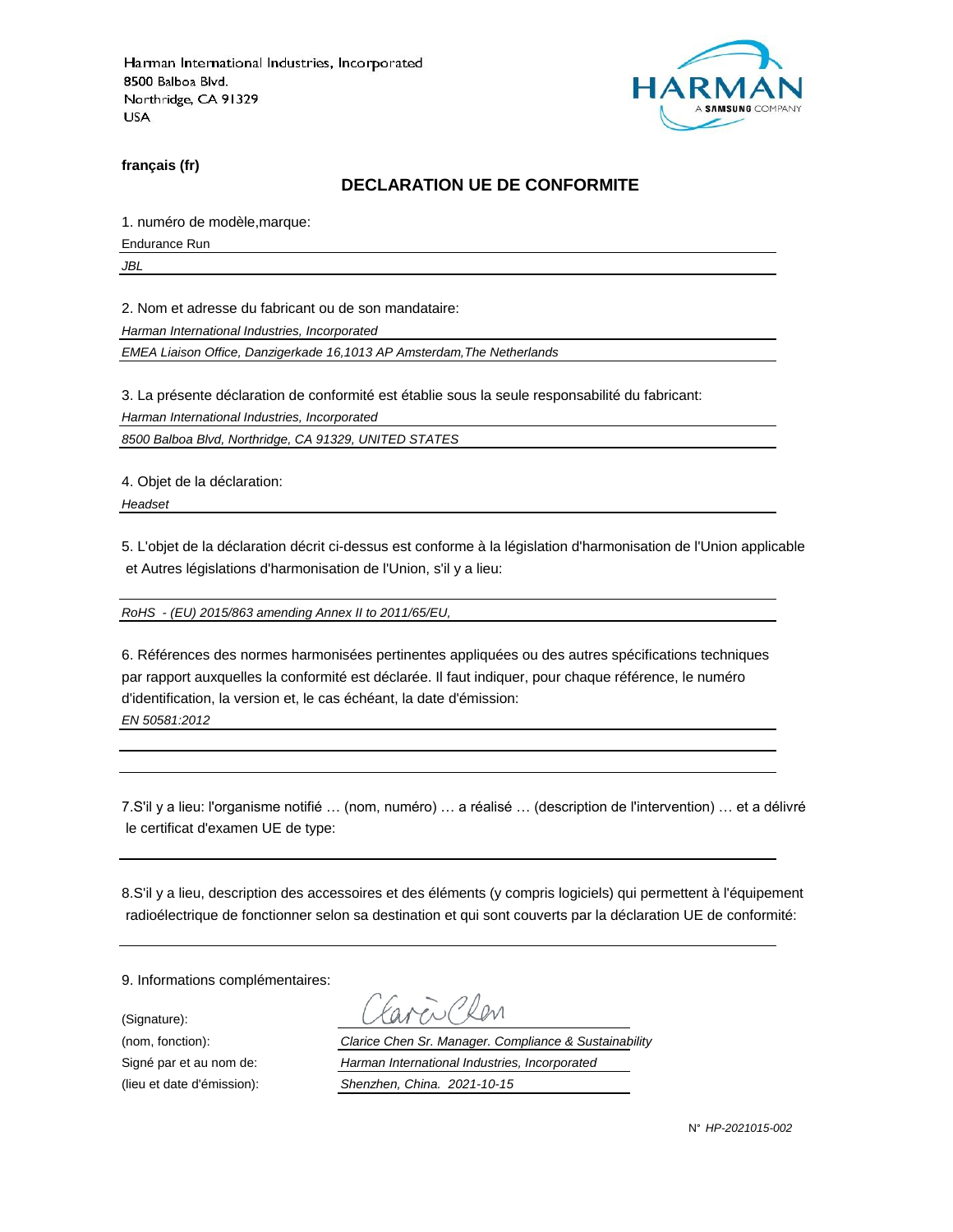

**latviešu valoda (lv)**

# **ES ATBILSTĪBAS DEKLARĀCIJA**

1. Modela Nr.,brand:

Endurance Run

*JBL*

2. Ražotāja vai viņa pilnvarotā pārstāvja vārds, uzvārds/nosaukums un adrese:

*Harman International Industries, Incorporated*

*EMEA Liaison Office, Danzigerkade 16,1013 AP Amsterdam,The Netherlands*

3. Šī atbilstības deklarācija ir izdota vienīgi uz šāda ražotāja atbildību:

*Harman International Industries, Incorporated*

*8500 Balboa Blvd, Northridge, CA 91329, UNITED STATES*

4. Deklarācijas priekšmets:

*Headset*

5. Iepriekš aprakstītais deklarācijas priekšmets atbilst attiecīgajam Savienības saskaņotajam tiesību aktam un Citam Savienības saskaņotajam tiesību aktam, ja piemērojams

*RoHS - (EU) 2015/863 amending Annex II to 2011/65/EU,*

6. Atsauces uz attiecīgajiem izmantojamiem saskaņotajiem standartiem vai uz citām tehniskajām specifikācijām ,attiecībā uz ko tiek deklarēta atbilstība. Atsauces jāuzskaita ar to identifikācijas numuriem un versijām un attiecīgā gadījumā ar izdošanas datumu:

*EN 50581:2012*

7. Attiecīgā gadījumā paziņotā struktūra … (nosaukums, numurs) … ir veikusi … (darbības apraksts) … un izdevusi ES tipa pārbaudes sertifikātu:

8.Attiecīgā gadījumā palīgierīču un komponentu apraksts, ieskaitot programmatūras aprakstu,kas nodrošina radioiekārtas paredzēto darbību un uz ko attiecas ES atbilstības deklarācija:

9. Papildinformācija:

(Paraksts):

(izdošanas vieta un datums): *Shenzhen, China. 2021-10-15*

(vārds, uzvārds, amats): *Clarice Chen Sr. Manager. Compliance & Sustainability* Parakstīts šādas personas vārdā: *Harman International Industries, Incorporated*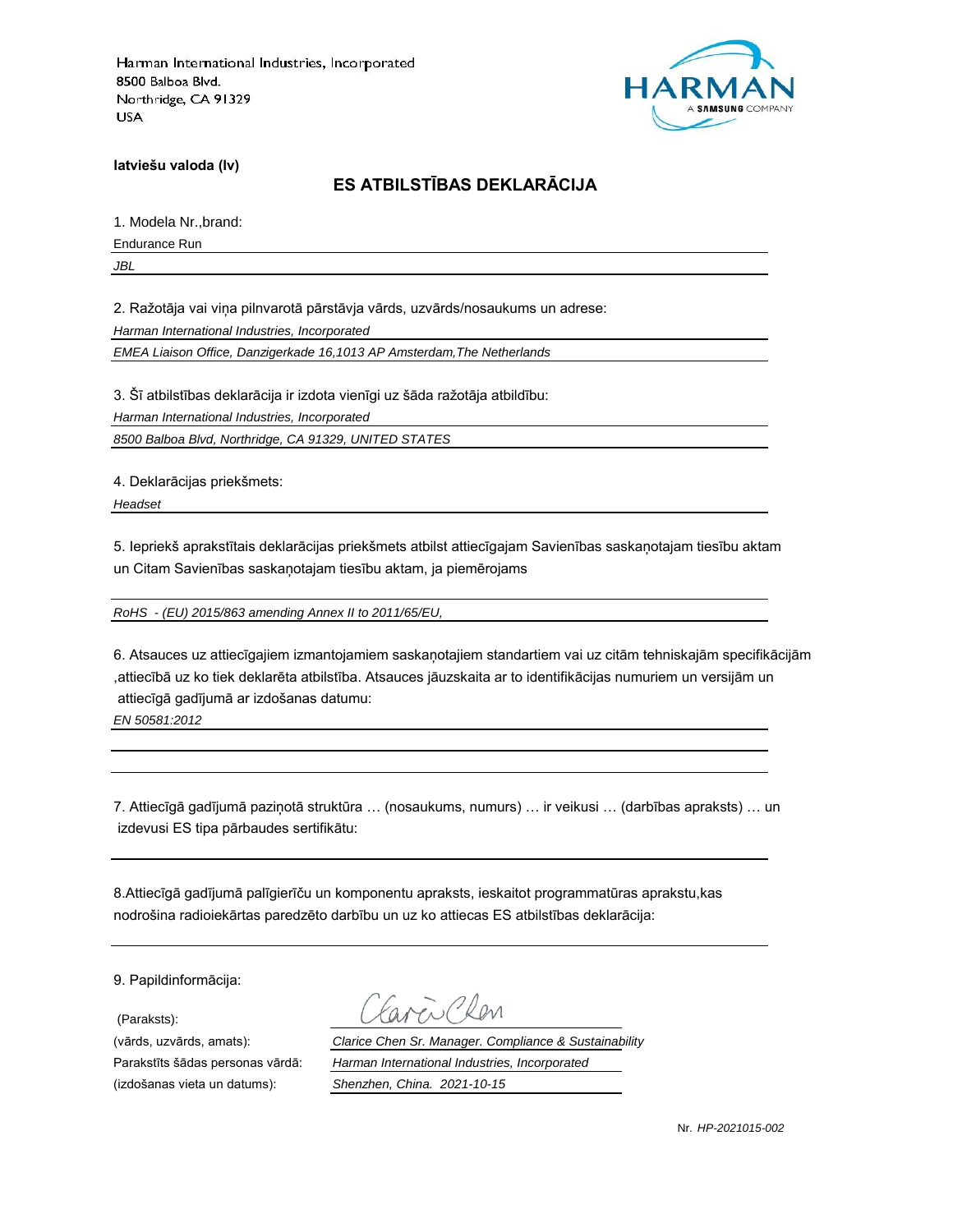

**lietuvių kalba (lt)**

### **ES ATITIKTIES DEKLARACIJA**

1. Modelio Nr., Prekės ženklas:

Endurance Run

*JBL*

2. Gamintojo arba jo įgaliotojo atstovo pavadinimas ir adresas:

*Harman International Industries, Incorporated*

*EMEA Liaison Office, Danzigerkade 16,1013 AP Amsterdam,The Netherlands*

3. Ši atitikties deklaracija išduota tik gamintojo atsakomybe:

*Harman International Industries, Incorporated*

*8500 Balboa Blvd, Northridge, CA 91329, UNITED STATES*

4. Deklaracijos objektas:

*Headset*

5. Pirmiau aprašytas deklaracijos objektas atitinka susijusius derinamuosius Sąjungos teisės aktus ir kitus derinamuosius Sąjungos teisės aktus, jeigu taikoma.

*RoHS - (EU) 2015/863 amending Annex II to 2011/65/EU,*

6. Nuorodos į susijusius taikytus darniuosius standartus arba kitas technines specifikacijas, pagal kurias buvo deklaruota atitiktis. Nuorodos turi būti išvardijamos nurodant jų identifikacinius numerius,ersijas ir, kai taikoma, paskelbimo datas:

*EN 50581:2012*

7. Kai taikytina, notifikuotoji įstaiga … (pavadinimas, numeris)… atliko… (dalyvavimo procese aprašymas) ir išdavė ES tipo tyrimo sertifikatą:

8. Kai taikytina, pagalbinių įtaisų ir komponentų, įskaitant programinę įrangą, kurie leidžia radijo įrenginiams veikti pagal paskirtį ir yra įtraukti į ES atitikties deklaraciją, aprašas:

9. Papildoma informacija:

(Parašas):

(vardas ir pavardė, pareigos): *Clarice Chen Sr. Manager. Compliance & Sustainability* Už ką ir kieno vardu pasirašyta: *Harman International Industries, Incorporated* (išdavimo data ir vieta): *Shenzhen, China. 2021-10-15*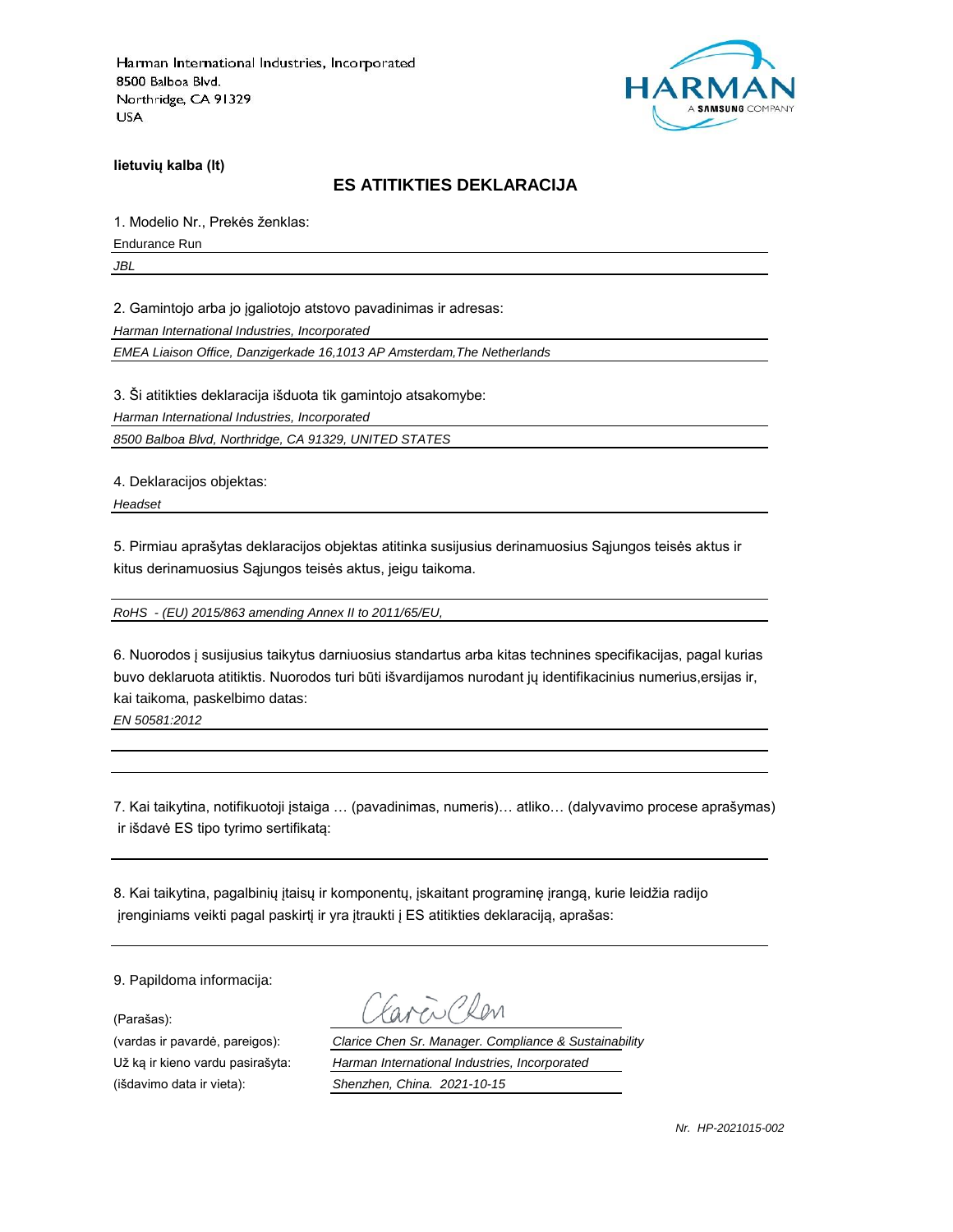

**Nederlands (nl)**

### **EU-CONFORMITEITSVERKLARING**

1.Model nr.,Merk:

Endurance Run

*JBL*

2. Naam en adres van de fabrikant of zijn gemachtigde:

*Harman International Industries, Incorporated*

*EMEA Liaison Office, Danzigerkade 16,1013 AP Amsterdam,The Netherlands*

3. Deze conformiteitsverklaring wordt afgegeven onder volledige verantwoordelijkheid van de fabrikant:

*Harman International Industries, Incorporated*

*8500 Balboa Blvd, Northridge, CA 91329, UNITED STATES*

4. Voorwerp van de verklaring:

*Headset*

5.Het hierboven beschreven voorwerp van de verklaring is in overeenstemming met de desbetreffende harmonisatiewetgeving van de Unie en andere harmonisatiewetgeving van de Unie, indien van toepassing:

*RoHS - (EU) 2015/863 amending Annex II to 2011/65/EU,*

6. Vermelding van de toegepaste relevante geharmoniseerde normen of van de andere technische specificaties waarop de conformiteitsverklaring betrekking heeft. Bij de opgave van de referenties moeten het identificatie nummer en de versie en, in voorkomend geval, de datum van publicatie worden vermeld: *EN 50581:2012*

7.(Indien van toepassing) De aangemelde instantie … (naam, nummer) … heeft een … (beschrijving van de werkzaamheden) … uitgevoerd en het certificaat van EU-typeonderzoek … afgegeven:

8. Indien van toepassing, beschrijving van de accessoires en onderdelen, die het mogelijk maken dat de radioapparatuur functioneert zoals bedoeld en die onder de EU-conformiteitsverklaring vallen:

9. Aanvullende informatie:

(Handtekening):

(naam, functie): *Clarice Chen Sr. Manager. Compliance & Sustainability* Ondertekend voor en namens: *Harman International Industries, Incorporated* (plaats en datum van afgifte): *Shenzhen, China. 2021-10-15*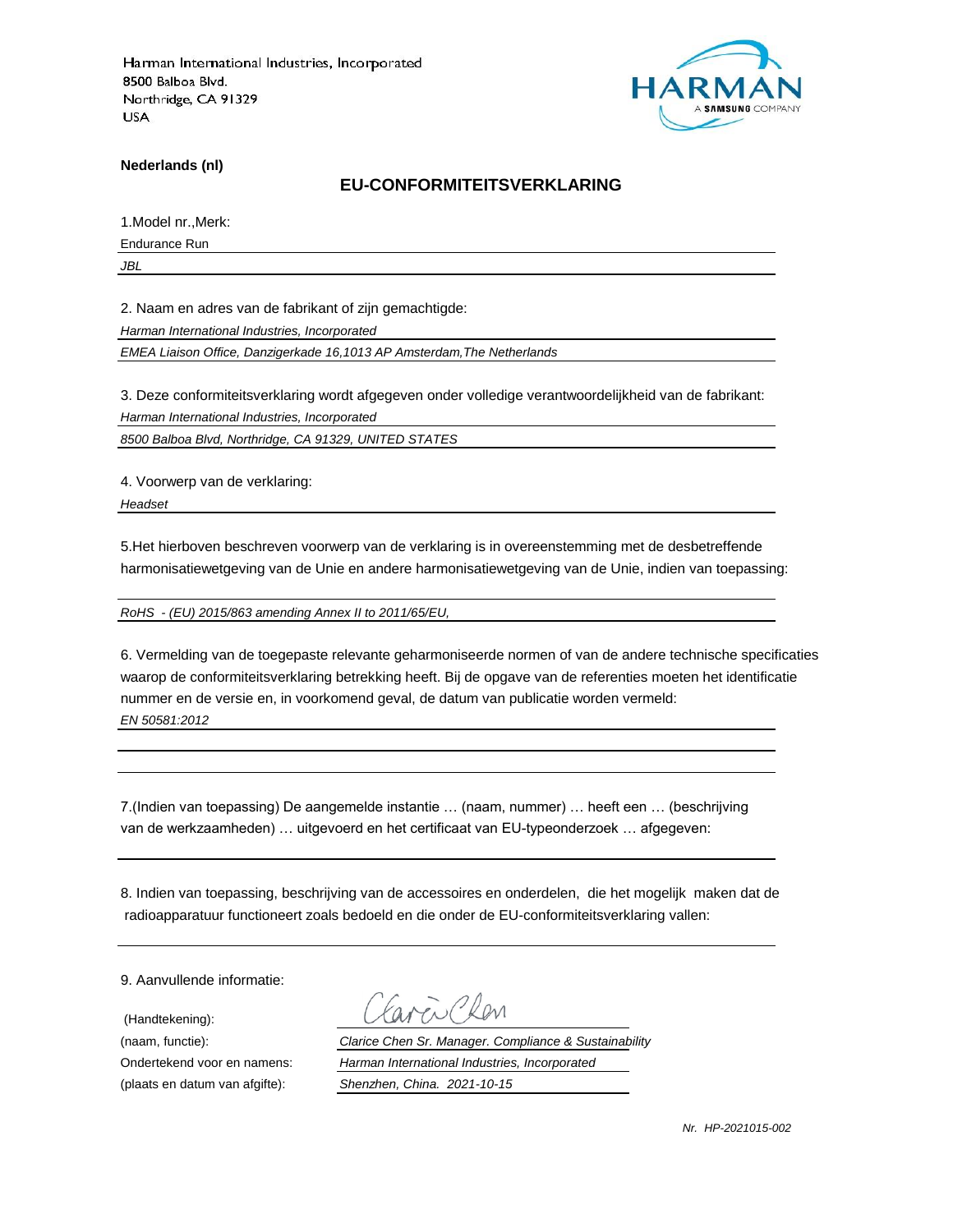

**Română (ro)**

## **DECLARAȚIA UE DE CONFORMITATE**

1. Număr model, marcă:

Endurance Run

*JBL*

2. Denumirea și adresa producătorului sau a reprezentantului său autorizat:

*Harman International Industries, Incorporated*

*EMEA Liaison Office, Danzigerkade 16,1013 AP Amsterdam,The Netherlands*

3. Prezenta declarație de conformitate este emisă pe răspunderea exclusivă a producătorului:

*Harman International Industries, Incorporated*

*8500 Balboa Blvd, Northridge, CA 91329, UNITED STATES*

4.Obiectul declarației:

*Headset*

5. Obiectul declarației descris mai sus este în conformitate cu legislația relevantă de armonizare a Uniunii: și După caz, alte acte din legislația de armonizare a Uniunii

*RoHS - (EU) 2015/863 amending Annex II to 2011/65/EU,*

6. Trimiterile la standardele armonizate relevante folosite sau trimiterile la alte specificații tehnice în legătură cu care se declară conformitatea. Referințele sunt enumerate împreună cu numerele de identificare și cu versiunea acestora precum și cu data eliberării, după caz:

*EN 50581:2012*

7. După caz, organismul notificat … (denumire, număr) ... a efectuat … (descrierea intervenției) și a emis certificatul de examinare UE de tip:

8. După caz, o descriere a accesoriilor și componentelor, inclusiv a produselor software, care permit echipamentelor radio să funcționeze corespunzător și care sunt incluse în declarația de conformitate:

9. Informații suplimentare:

(Semnătura):

(numele, funcția) : *Clarice Chen Sr. Manager. Compliance & Sustainability* Semnat pentru și în numele: *Harman International Industries, Incorporated* (locul și data emiterii): *Shenzhen, China. 2021-10-15*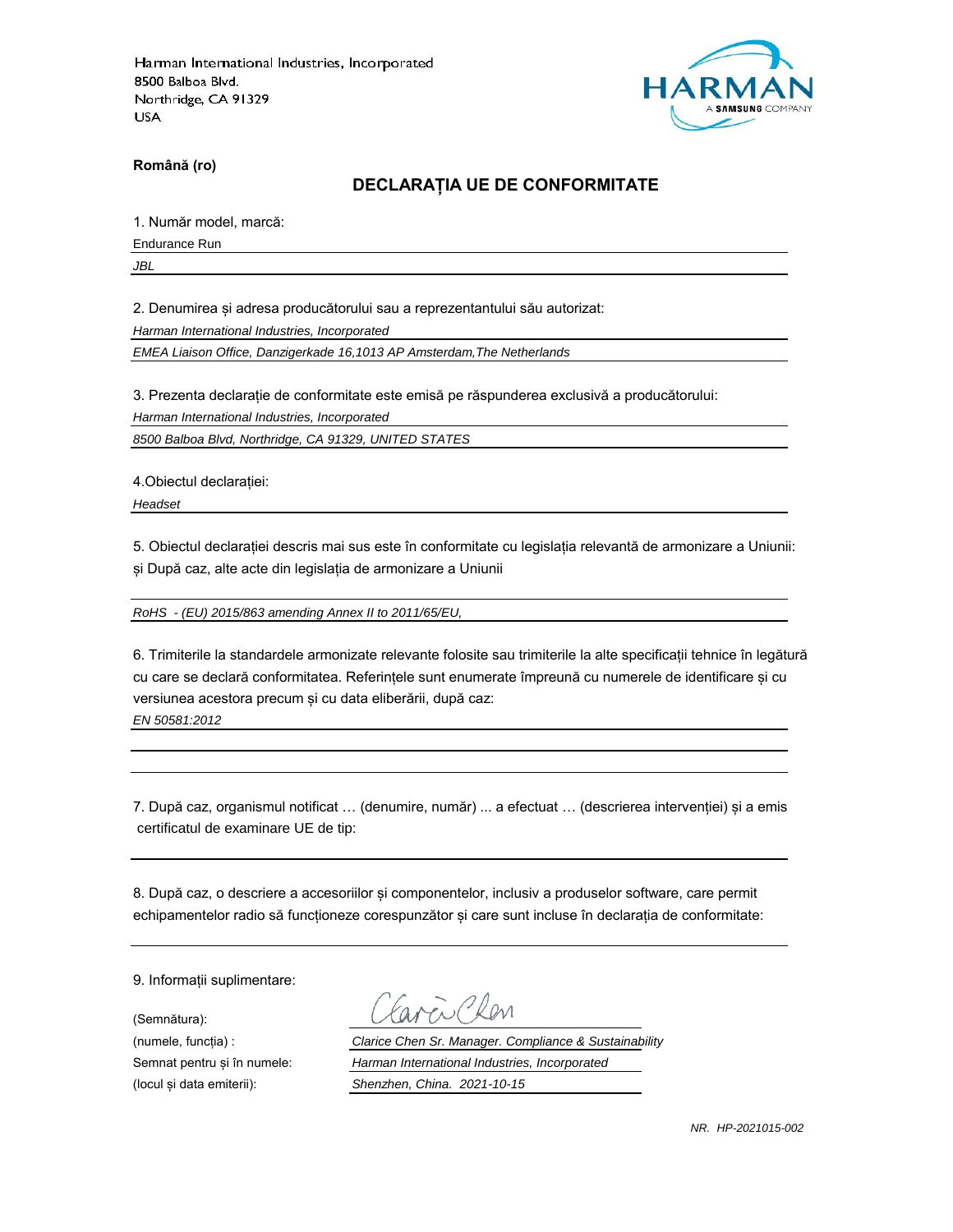

**Suomi (fi)**

## **EU-VAATIMUSTENMUKAISUUSVAKUUTUS**

1. Malli nro.,merkki:

Endurance Run

*JBL*

2. Valmistajan tai sen valtuutetun edustajan nimi ja osoite:

*Harman International Industries, Incorporated*

*EMEA Liaison Office, Danzigerkade 16,1013 AP Amsterdam,The Netherlands*

3. Tämä vaatimustenmukaisuusvakuutus on annettu valmistajan yksinomaisella vastuulla:

*Harman International Industries, Incorporated*

*8500 Balboa Blvd, Northridge, CA 91329, UNITED STATES*

4. Vakuutuksen kohde:

*Headset*

5. Edellä kuvattu vakuutuksen kohde on asiaa koskevan unionin yhdenmukaistamislainsäädännön vaatimusten mukainen ja Muu unionin yhdenmukaistamissäädös (tapauksen mukaan):

*RoHS - (EU) 2015/863 amending Annex II to 2011/65/EU,*

6. Viittaus niihin asiaankuuluviin yhdenmukaistettuihin standardeihin, joita on käytetty, tai viittaus muihin teknisiin eritelmiin, joiden perusteella vaatimustenmukaisuusvakuutus on annettu. Viittausten luettelossa on mainittava niiden tunnistenumero ja versio ja tapauksen mukaan antopäivä: *EN 50581:2012*

7. Tapauksen mukaan ilmoitettu laitos … (nimi, numero) … suoritti … (toimenpiteen kuvaus) … ja antoi EU-tyyppitarkastustodistuksen: …

8. Tapauksen mukaan kuvaus lisälaitteista ja osista, myös ohjelmistoista, jotka mahdollistavat radiolaitteen käyttötarkoituksen mukaisen käytön ja jotka EU-vaatimustenmukaisuusvakuutus kattaa:

9. Lisätietoja:

(allekirjoitus):

(antamispaikka ja -päivämäärä): *Shenzhen, China. 2021-10-15*

(nimi, tehtävä): *Clarice Chen Sr. Manager. Compliance & Sustainability* Seuraavan puolesta allekirjoittanut: *Harman International Industries, Incorporated*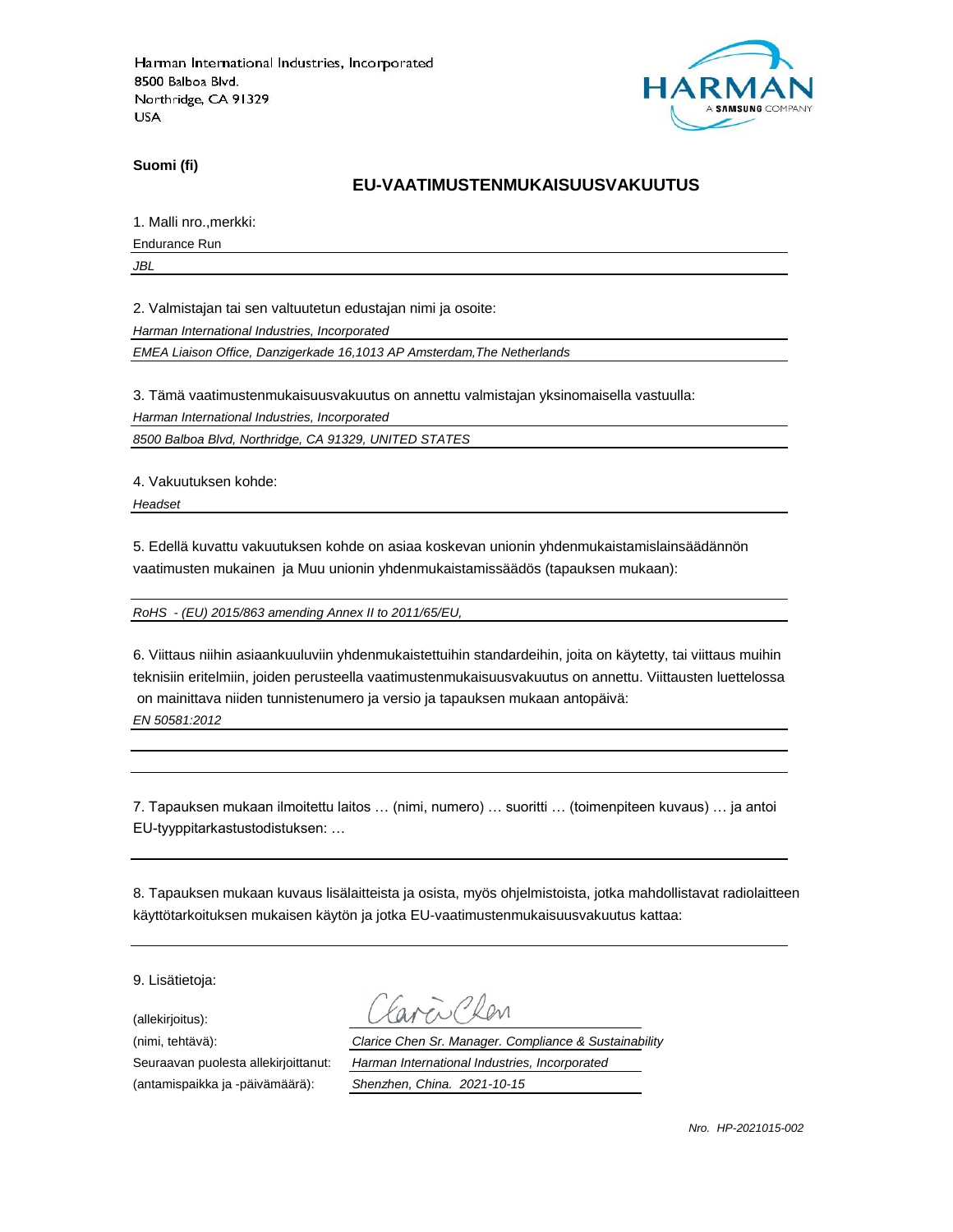

**magyar (hu)**

**EU-MEGFELELŐSÉGI NYILATKOZAT**

1.Modellazonosító,márka:

Endurance Run

*JBL*

2. A gyártó vagy meghatalmazott képviselőjének neve és címe:

*Harman International Industries, Incorporated*

*EMEA Liaison Office, Danzigerkade 16,1013 AP Amsterdam,The Netherlands*

3. Ezt a megfelelőségi nyilatkozatot a gyártó kizárólagos felelőssége mellett adják ki:

*Harman International Industries, Incorporated*

*8500 Balboa Blvd, Northridge, CA 91329, UNITED STATES*

4. A nyilatkozat tárgya:

*Headset*

5. A fent ismertetett nyilatkozat tárgya megfelel a vonatkozó uniós harmonizációs jogszabályoknak és adott esetben egyéb uniós harmonizációs jogszabály

*RoHS - (EU) 2015/863 amending Annex II to 2011/65/EU,*

6.Az alkalmazott harmonizált szabványokra való hivatkozás vagy az azokra az egyéb műszaki előírásokra való hivatkozás, amelyekkel kapcsolatban megfelelőségi nyilatkozatot tetteké. A hivatkozásokat az azonosító számokkal együtt és a megfelelő verzió feltüntetésével kell megadni, adott esetben a kiállítás dátumával együtt: *EN 50581:2012*

7.A(z) ... (nevű, számú)… bejelentett szervezet adott esetben elvégezte a(z) … (a beavatkozás ismertetése) …, és a következő EU-típusvizsgálati tanúsítványt adta ki:

8. Adott esetben a tartozékok és alkatrészek leírása, ideértve a rádióberendezés rendeltetésszerű használatát lehetővé tévő és az EU-megfelelőségi nyilatkozat hatályába tartozó szoftvereket is:

9. További információk:

(aláírás):

 $\rho_{\rm M}$ 

(név, beosztás): *Clarice Chen Sr. Manager. Compliance & Sustainability* nevében megbízásából írták alá: *Harman International Industries, Incorporated* (a kiállítás helye és dátuma): *Shenzhen, China. 2021-10-15*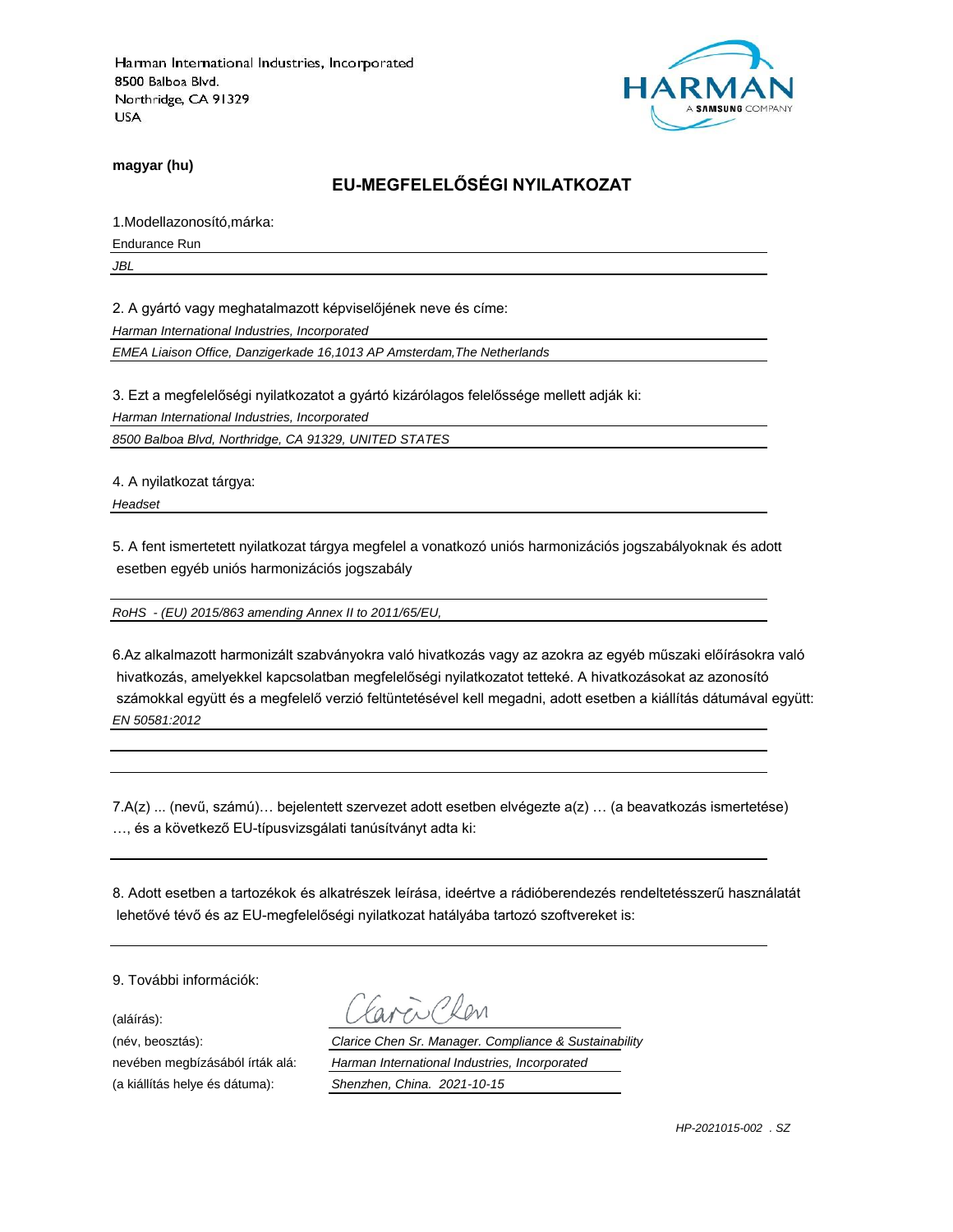

**polski (pl)**

#### **DEKLARACJA ZGODNOŚCI UE**

1. Nazwa modelu,Marka:

Endurance Run

*JBL*

2. Nazwa i adres producenta lub jego upoważnionego przedstawiciela:

*Harman International Industries, Incorporated*

*EMEA Liaison Office, Danzigerkade 16,1013 AP Amsterdam,The Netherlands*

3. Niniejszą deklarację zgodności wydaje się na wyłączną odpowiedzialność producenta:

*Harman International Industries, Incorporated*

*8500 Balboa Blvd, Northridge, CA 91329, UNITED STATES*

4. Przedmiot deklaracji:

*Headset*

5.Wymieniony powyżej przedmiot niniejszej deklaracji jest zgodny z odnośnymi wymaganiami unijnego prawodawstwa harmonizacyjnego i innym unijnym prawodawstwem harmonizacyjnym, w stosownych przypadkach:

*RoHS - (EU) 2015/863 amending Annex II to 2011/65/EU,*

6. Odwołania do odnośnych norm zharmonizowanych, które zastosowano, lub do innych specyfikacji technicznych,w stosunku do których deklarowana jest zgodność. Odwołania muszą być podane wraz z ich numerami identyfika cyjnymi i wersjami oraz w stosownych przypadkach z datą wydania: *EN 50581:2012*

7. W stosownych przypadkach, jednostka notyfikowana … (nazwa, numer) … przeprowadziła … (opis interwencji) … i wydała certyfikat badania typu UE:

8.W stosownych przypadkach, opis elementów dodatkowych lub komponentów, w tym oprogramowania , które umoż liwiają działanie urządzenia radiowego zgodnie z przeznaczeniem i które są objęte deklaracją zgodności UE:

9. Informacje dodatkowe:

(podpis):

CROM

(imię i nazwisko, stanowisko): *Clarice Chen Sr. Manager. Compliance & Sustainability* Podpisano w imieniu: *Harman International Industries, Incorporated* (miejsce i data wydania): *Shenzhen, China. 2021-10-15*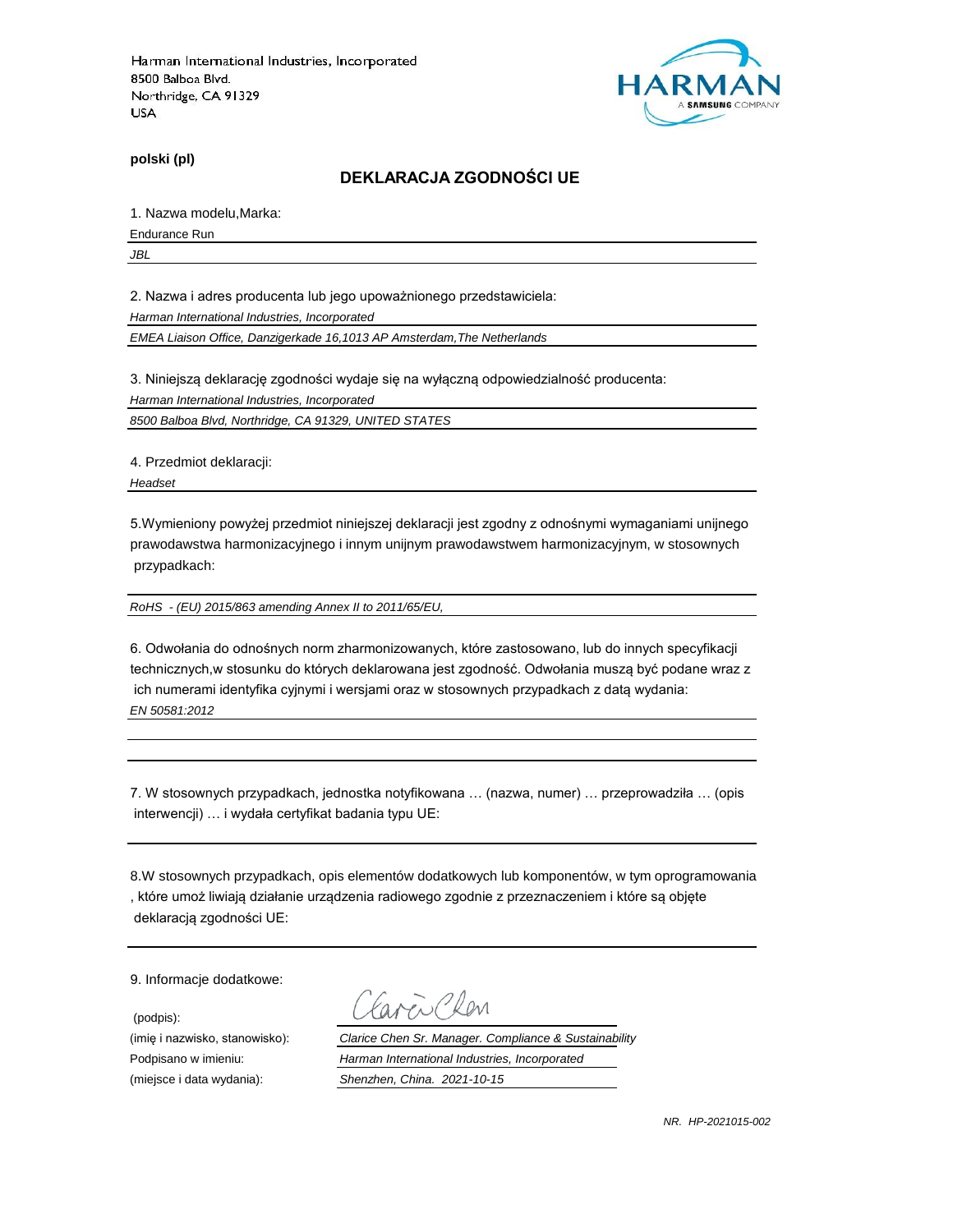

**slovenčina (sk)**

# **EÚ VYHLÁSENIE O ZHODE**

1.Číslo modelu,brand:

Endurance Run

*JBL*

2. Meno a adresa výrobcu alebo jeho splnomocneného zástupcu:

*Harman International Industries, Incorporated*

*EMEA Liaison Office, Danzigerkade 16,1013 AP Amsterdam,The Netherlands*

3. Toto vyhlásenie o zhode sa vydáva na výhradnú zodpovednosť výrobcu.:

*Harman International Industries, Incorporated*

*8500 Balboa Blvd, Northridge, CA 91329, UNITED STATES*

4.Predmet vyhlásenia:

*Headset*

5. Uvedený predmet vyhlásenia je v zhode s príslušnými harmonizačnými právnymi predpismi Únie a Prípadne ďalšie harmonizačné právne predpisy Únie:

*RoHS - (EU) 2015/863 amending Annex II to 2011/65/EU,*

6. Odkazy na príslušné použité harmonizované normy alebo odkazy na iné technické špecifikácie, v súvislosti s ktorými sa zhoda vyhlasuje. V rámci odkazov sa musí uviesť identifikačné číslo a verzia a prípadne dátum vydania:

*EN 50581:2012*

7. Prípadne: notifikovaný orgán … (názov, číslo) … vykonal … (opis zásahu) … a vydal certifikát EÚ skúšky typu:

8. V príslušných prípadoch opis príslušenstva a komponentov vrátane softvéru, ktoré umožňujú rádiovému zariadeniu fungovať v súlade so zamýšľaným účelom, a na ktoré sa vzťahuje EÚ vyhlásenie o zhode:

9. Doplňujúce informácie:

(podpis):

(meno, funkcia): *Clarice Chen Sr. Manager. Compliance & Sustainability* Podpísané za a v mene: *Harman International Industries, Incorporated* (miesto a dátum vydania): *Shenzhen, China. 2021-10-15*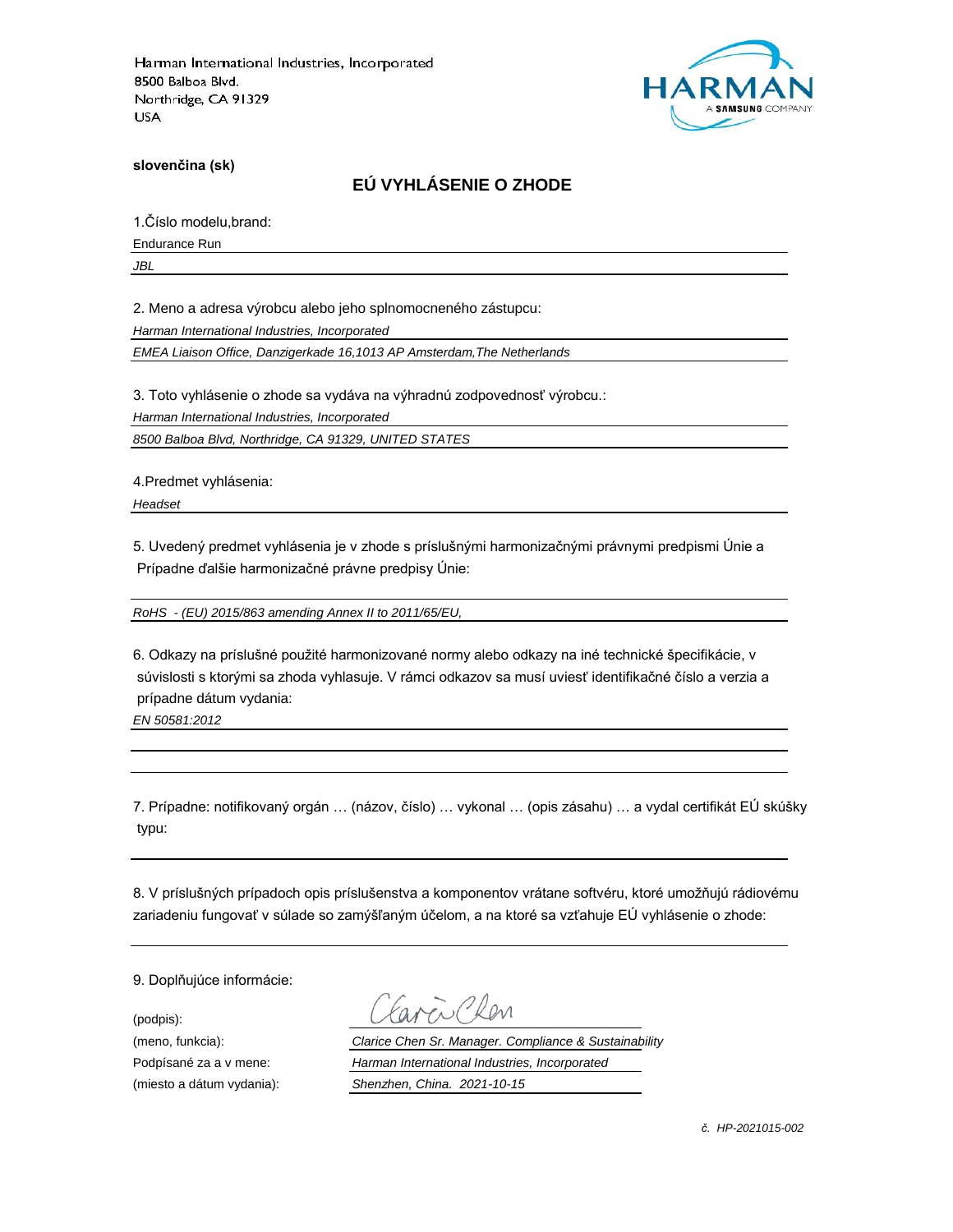

**svenska (sv)**

# **EU-FÖRSÄKRAN OM ÖVERENSSTÄMMELSE**

1. Modell nr.,varumärke**:**

Endurance Run

*JBL*

2. Namn på och adress till tillverkaren eller dennes representant:

*Harman International Industries, Incorporated*

*EMEA Liaison Office, Danzigerkade 16,1013 AP Amsterdam,The Netherlands*

3. Denna försäkran om överensstämmelse utfärdas på tillverkarens eget ansvar:

*Harman International Industries, Incorporated*

*8500 Balboa Blvd, Northridge, CA 91329, UNITED STATES*

4. Föremål för försäkran:

*Headset*

5. Föremålet för försäkran ovan överensstämmer med den relevanta unionslagstiftningen om harmon -isering och Annan harmoniserad unionslagstiftning i förekommande fall

*RoHS - (EU) 2015/863 amending Annex II to 2011/65/EU,*

6.Hänvisningar till de relevanta harmoniserade standarder som använts eller hänvisningar till andra tekniska specifikationer enligt vilka överensstämmelsen försäkras. Hänvisningar måste förtecknas tillsammans med identifieringsnummer och version och i förekommande fall datum för utfärdande: *EN 50581:2012*

7. I tillämpliga fall: det anmälda organet ... (namn, nummer) ... har utfört ... (beskrivning av åtgärd) ... och utfärdat EU- typprovningsintyg:

8. I förekommande fall en beskrivning av tillbehör och komponenter, inklusive programvara, som gör det möjligt för radioutrustningen att fungera som avsett och som täcks av en EU-försäkran om överensstämmelse:

9. Ytterligare information:

(namnteckning):

EN CROM

(namn, befattning): *Clarice Chen Sr. Manager. Compliance & Sustainability* Undertecknat för: *Harman International Industries, Incorporated* (ort och datum) *Shenzhen, China. 2021-10-15*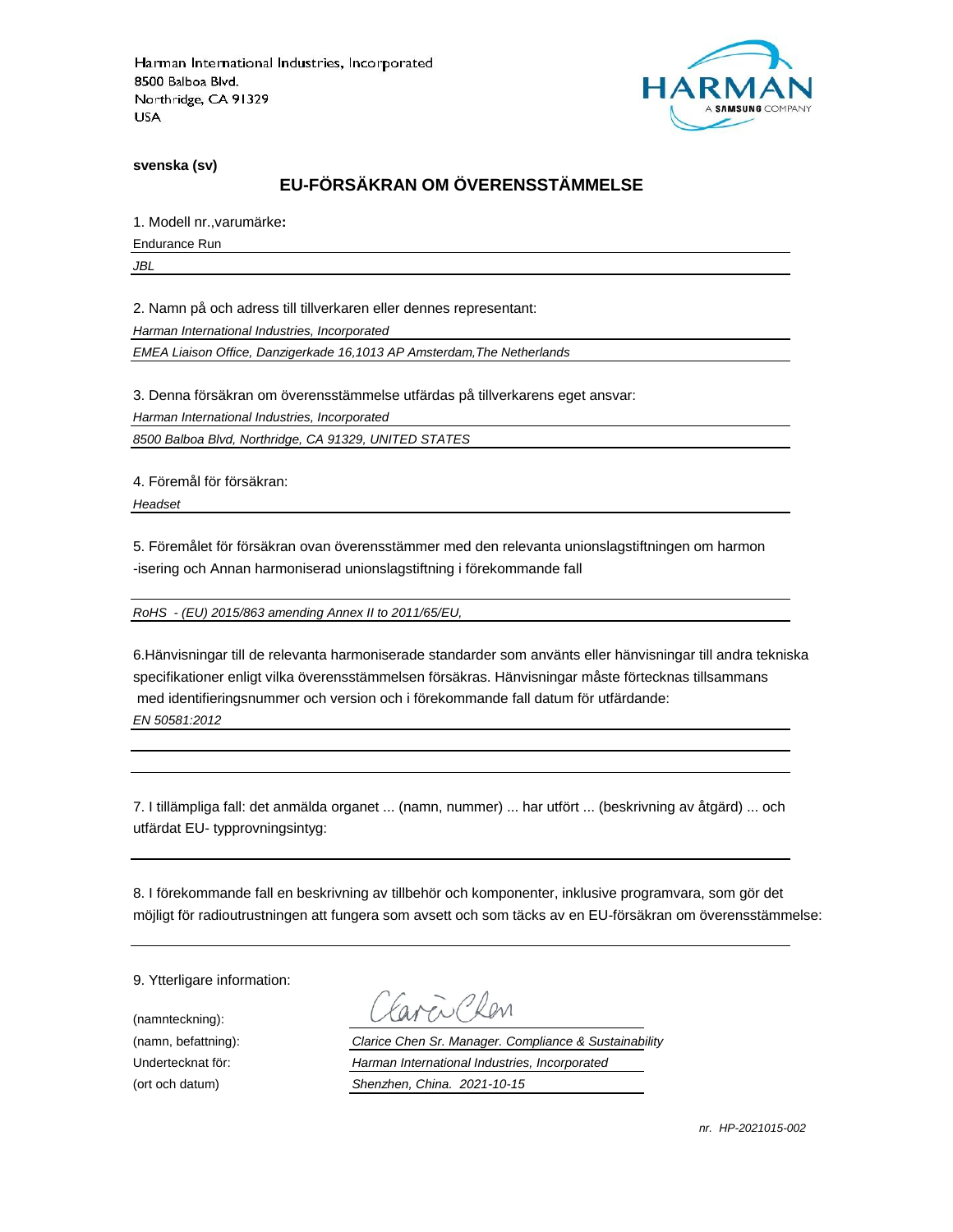

**Malti (mt)**

## **DIKJARAZZJONI TA' KONFORMITÀ TAL-UE**

1.Il-mudell Nru.,marka:

Endurance Run

*JBL*

2. L-isem u l-indirizz tal-manifattur jew tar-rappreżentant awtorizzat tiegħu:

*Harman International Industries, Incorporated*

*EMEA Liaison Office, Danzigerkade 16,1013 AP Amsterdam,The Netherlands*

3. Din id-dikjarazzjoni tal-konformità tinħareg taħt ir-responsabbiltà unika tal-manifattur:

*Harman International Industries, Incorporated*

*8500 Balboa Blvd, Northridge, CA 91329, UNITED STATES*

4.L-għan tad-dikjarazzjoni:

*Headset*

5. L-għan tad-dikjarazzjoni deskritt hawn fuq huwa konformi mal-leġiżlazzjoni ta' armonizzazzjoni rilevanti tal -Unjon u Leġiżlazzjoni dwar l-armonizzazzjoni oħra tal-Unjoni meta tkun applikabbli

*RoHS - (EU) 2015/863 amending Annex II to 2011/65/EU,*

6. Ir-referenzi għall-istandards armonizzati rilevanti li ntużaw, jew ir-referenzi għall-ispeċifikazzjonijiet tekniċi l-oħrajn li skonthom qed tiġi ddikjarata l-konformità: Ir-referenzi jridu jiġu elenkati bin-numru tal-identifikazzjoni u l-verżjoni tagħhom u, fejn applikabbli, id-data tal-ħruġ:

*EN 50581:2012*

7.Meta applikabbli, il-korp notifikat … (l-isem, in-numru) … wettaq… (deskrizzjoni tal-intervent) … u ħareġ iċ-ċertifikat tal-eżami tat-tip tal-UE:

8. Fejn applikabbli, deskrizzjoni tal-aċċessorji u il-komponenti, inkluż is-softwer, li jippermettu t-tagħmir tar -radju jopera kif intiż u koperti mid-dikjarazzjoni tal-konformità tal-UE:

9. Informazzjoni addizzjonali:

(firma):

EN CROM

(isem, funzjoni): *Clarice Chen Sr. Manager. Compliance & Sustainability* Iffirmat għal u f'isem: *Harman International Industries, Incorporated* (post u data tal-ħruġ): *Shenzhen, China. 2021-10-15*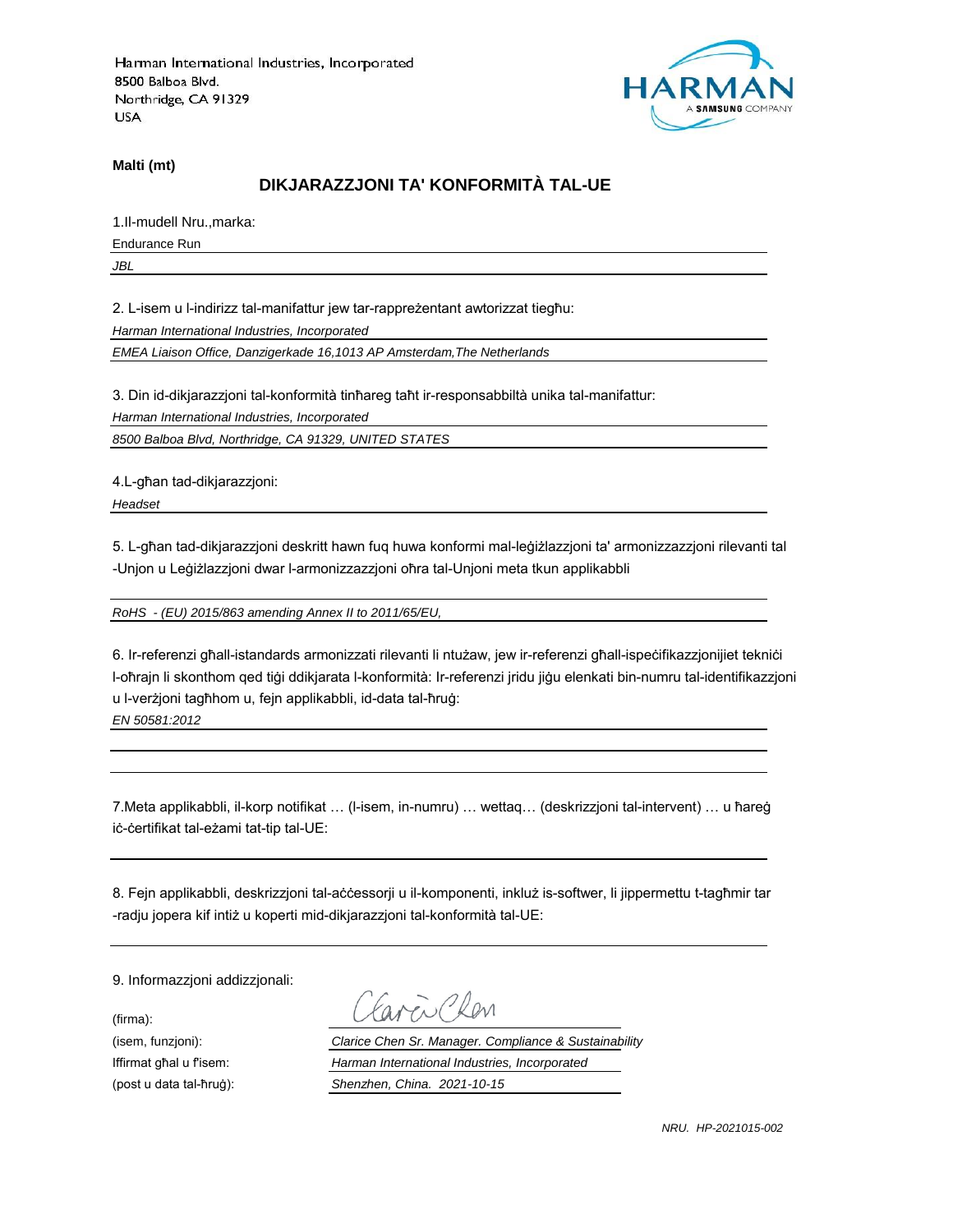

**português (pt)**

## **DECLARAÇÃO UE DE CONFORMIDADE**

1. Modelo Nº.,marca:

Endurance Run

*JBL*

2. Nome e endereço do fabricante ou do respetivo mandatário:

*Harman International Industries, Incorporated*

*EMEA Liaison Office, Danzigerkade 16,1013 AP Amsterdam,The Netherlands*

3. A presente declaração de conformidade é emitida sob a exclusiva responsabilidade do fabricante:

*Harman International Industries, Incorporated*

*8500 Balboa Blvd, Northridge, CA 91329, UNITED STATES*

4. Objeto da declaração:

*Headset*

5.O objeto da declaração acima mencionada está em conformidade com a legislação de harmonização da União aplicável, Outra legislação de harmonização da União, se aplicável:

*RoHS - (EU) 2015/863 amending Annex II to 2011/65/EU,*

6. Referências às normas harmonizadas aplicáveis utilizadas ou às outras especificações técnicas em relação às quais a conformidade é declarada. As referências devem ser enumeradas com os respetivos números de identificação e versão e, se for caso disso, a data de emissão: *EN 50581:2012*

7. Se aplicável, o organismo notificado: (nome, número)... efetuou… (descrição da intervenção)… e emitiu o certificado de exame UE de tipo:

8. Se aplicável, descrição dos acessórios e/ou componentes, incluindo o software, que permitem que o equipamento de rádio funcione conforme o pretendido, abrangidos pela declaração UE de conformidade:

9. Informações complementares:

(assinatura):

Clen

(nome, cargo) : *Clarice Chen Sr. Manager. Compliance & Sustainability* Assinado por e em nome de: *Harman International Industries, Incorporated* (local e data de emissão) *Shenzhen, China. 2021-10-15*